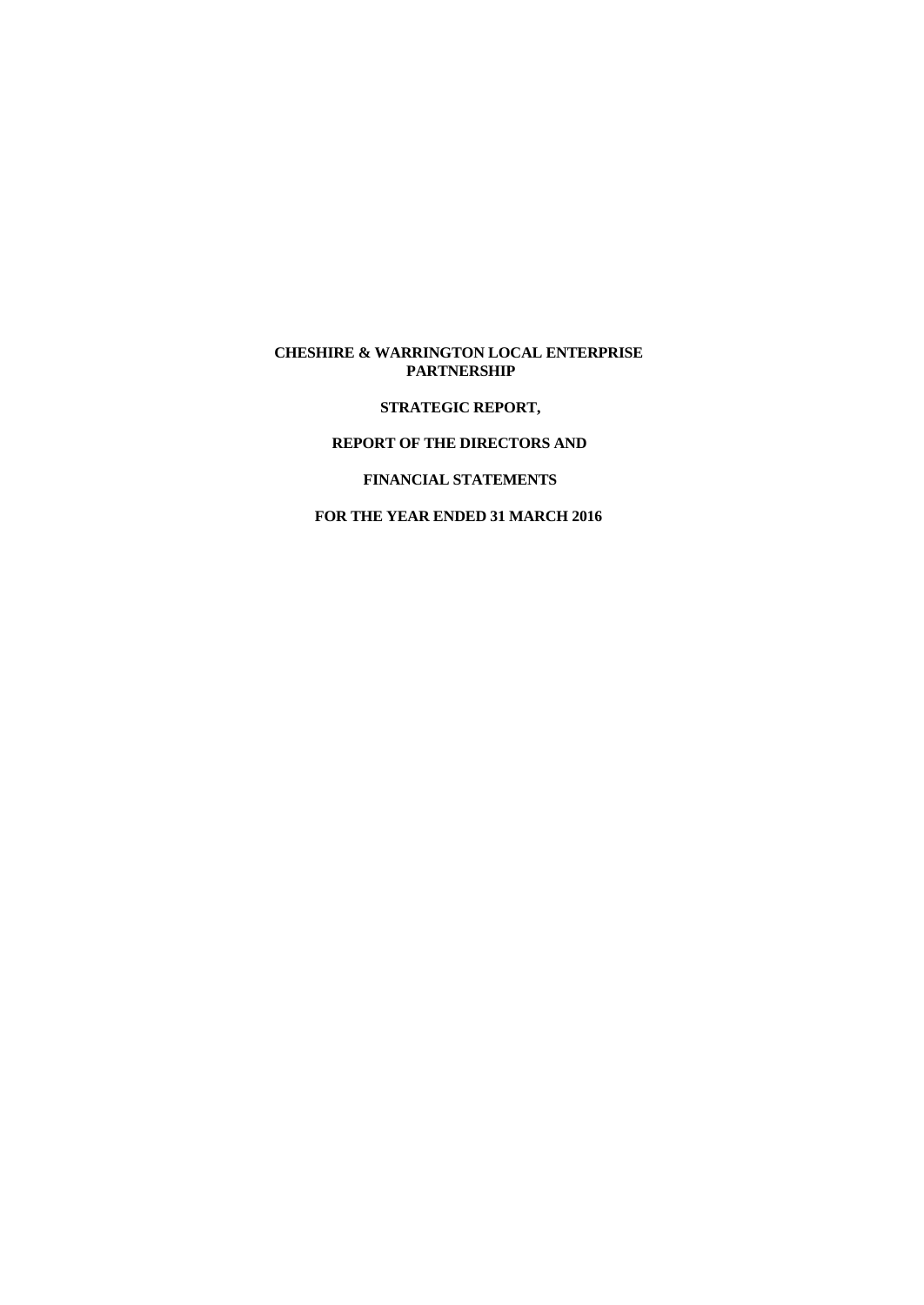# **CONTENTS OF THE FINANCIAL STATEMENTS FOR THE YEAR ENDED 31 MARCH 2016**

|                                                | Page           |  |
|------------------------------------------------|----------------|--|
| <b>Company Information</b>                     | $\mathbf{1}$   |  |
| <b>Strategic Report</b>                        | $\overline{2}$ |  |
| <b>Report of the Directors</b>                 | 3              |  |
| <b>Report of the Independent Auditors</b>      | 6              |  |
| <b>Income Statement</b>                        | 8              |  |
| <b>Other Comprehensive Income</b>              | 9              |  |
| <b>Balance Sheet</b>                           | 10             |  |
| <b>Statement of Changes in Equity</b>          | 11             |  |
| <b>Cash Flow Statement</b>                     | 12             |  |
| <b>Notes to the Cash Flow Statement</b>        | 13             |  |
| <b>Notes to the Financial Statements</b>       | 14             |  |
| <b>Reconciliation of Equity</b>                | 22             |  |
| <b>Reconciliation of Surplus</b>               | 24             |  |
| <b>Detailed Income and Expenditure Account</b> | 25             |  |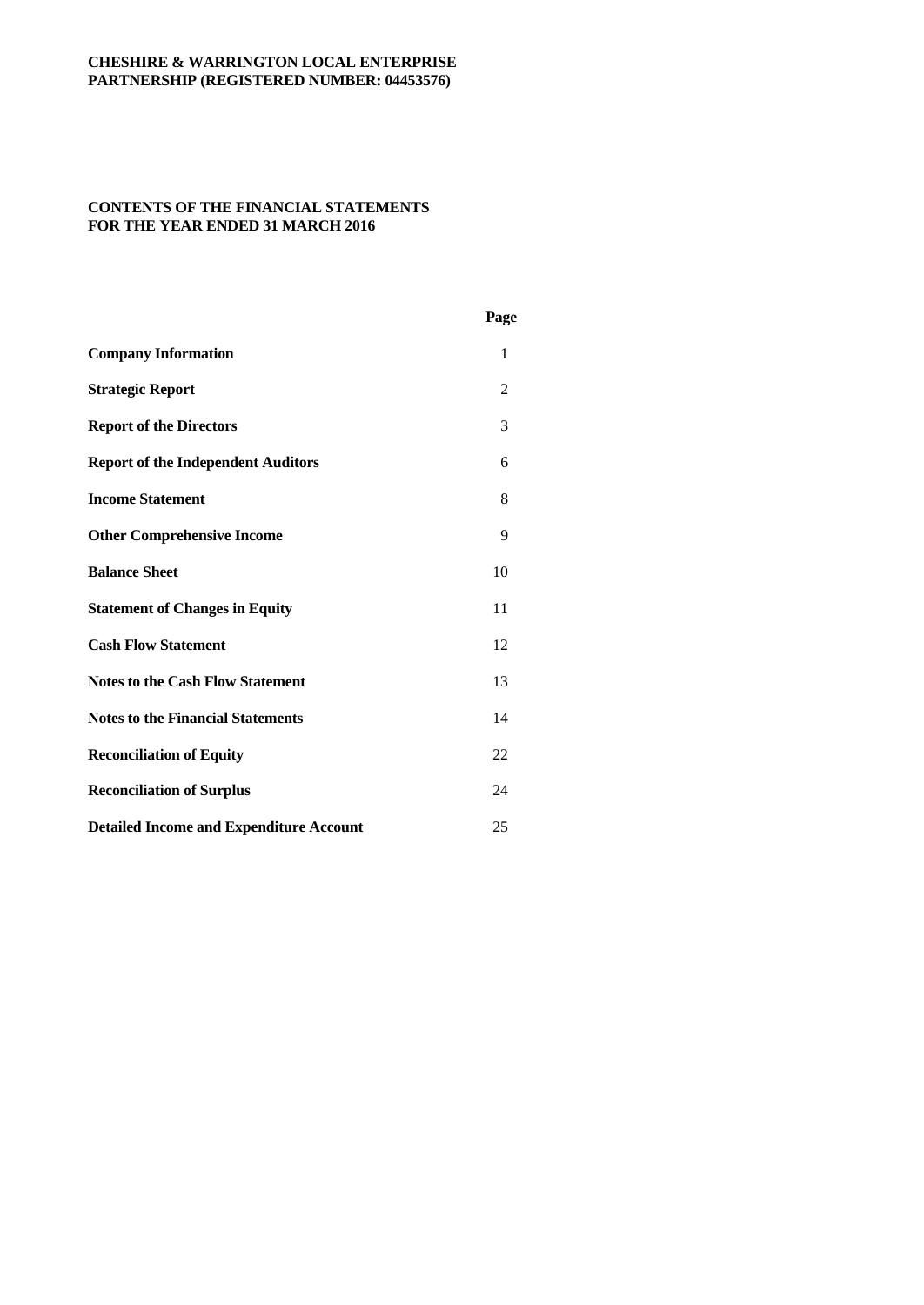# **CHESHIRE & WARRINGTON LOCAL ENTERPRISE PARTNERSHIP**

# **COMPANY INFORMATION FOR THE YEAR ENDED 31 MARCH 2016**

# **DIRECTORS:** C A Gaskell

H R Hopwood N R Schofield T J Wheeler R P Davis G A Barlow T E M David M J Ashcroft P Waterman H L Morrissey T P O'Neill C E Hayward R J Mee S M Dixon J I Christon Cllr R Bailey

### **REGISTERED OFFICE:** Richmond House

Gadbrook Business Centre Rudheath Northwich Cheshire CW9 7TN

**REGISTERED NUMBER:** 04453576 (England and Wales)

**SENIOR STATUTORY AUDITOR:** Michael Benson

### **AUDITORS:** Murray Smith LLP

Chartered Accountants Statutory Auditor Darland House 44 Winnington Hill Northwich Cheshire CW8 1AU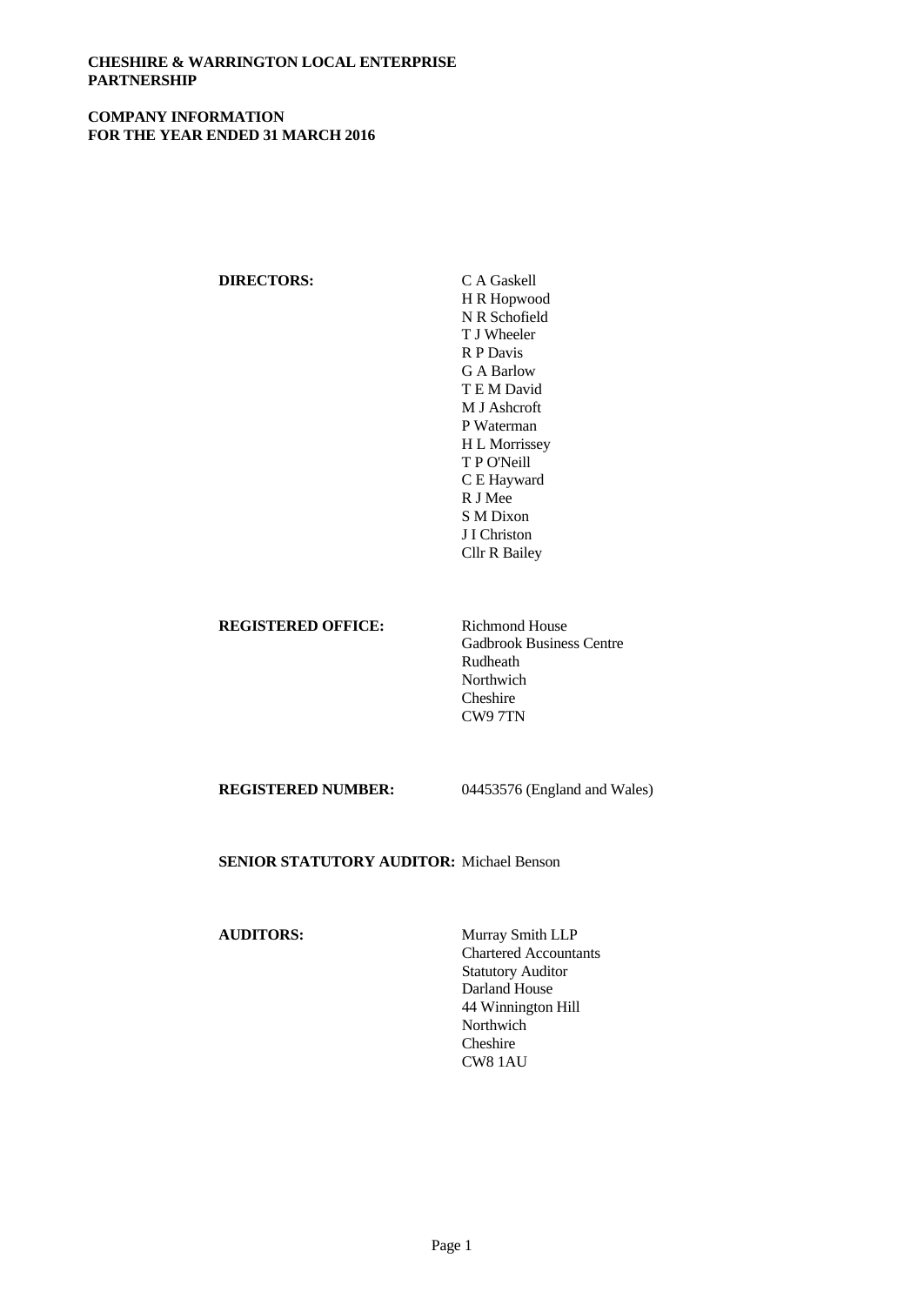### **STRATEGIC REPORT FOR THE YEAR ENDED 31 MARCH 2016**

The directors present their Strategic report, together with the Directors' report, the financial statements and auditors' report, for Cheshire & Warrington Local Enterprise Partnership ("the Company") for the year ended 31 March 2016.

### **BUSINESS REVIEW**

The income and expenditure account is set out on page 8. The deficit for the year of £523,695 has been transferred to reserves (2015: £273,975 surplus).

With LEPs across England playing an increasingly pivotal role in setting the direction for economic growth through strong partnerships with the private and public sector, 2015/16 has been a significant year for Cheshire and Warrington Local Enterprise Partnership (LEP).

The LEP led the submission of Cheshire and Warrington's Devolution Growth bid to Government, working closely with our three local authorities Cheshire West and Chester Council, Cheshire East Council and Warrington Borough Council, which set out ambitions to deliver a £50 billion economy for Cheshire and Warrington by 2040, creating 127,000 new jobs and 139,000 new homes.

There is a firm commitment from all partners to working collaboratively and devolution deal discussions are ongoing with government.

One of the proposals outlined in the bid that will generate real benefits for our economy was securing Enterprise Zone status for the Cheshire Science Corridor. This was awarded by Government in September 2015 in a bid led by the LEP, and we are working with partners to ensure that we realise this growth potential and generate significant new investment to drive further growth.

Following the award of £142.7m through a Local Growth Deal, the LEP has continued to drive the successful delivery of this programme, investing £14.5 million over the last year in key schemes including the Birchwood Pinchpoint scheme in Warrington, the Chester Central project to spearhead the wider Northgate development, and Greater Manchester and Cheshire Life Sciences Fund to support the growth of new life sciences businesses in Cheshire East.

Together with our responsibility for investing European Structural Fund and the Growing Places Fund, the LEP is responsible for £1/4 billion of investment into Cheshire and Warrington, and we continue to ensure that all projects are delivered on time, on budget, and deliver maximum economic impact.

We have also continued to grow and develop our organisational structure, with the appointment of a new Deputy Chief Executive, along with plans to recruit additional roles to support our skills and transport agenda, which will complete the LEP team in the year ahead.

### **PRINCIPAL RISKS AND UNCERTAINTIES**

The principal risk facing the Company arises from reliance on national and local government funding.

The Company's senior management regularly review this risk and the potential impact on the Company and take mitigating action as necessary.

#### **GOING CONCERN**

The directors have a reasonable expectation that the Company has adequate resources to continue in operational existence for the foreseeable future. Thus they continue to adopt the going concern basis in preparing the annual financial statements.

### **ON BEHALF OF THE BOARD:**

C A Gaskell - Director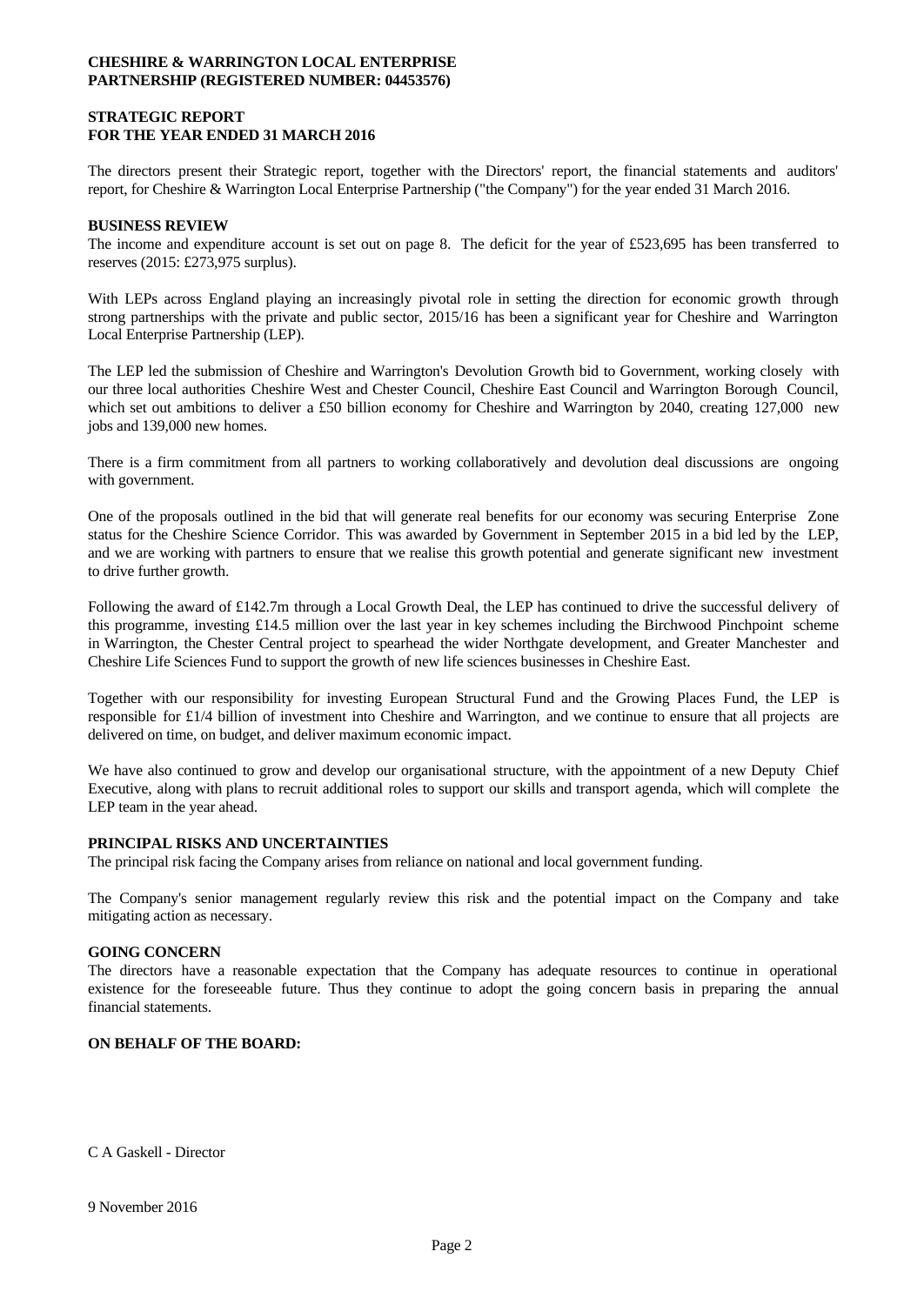# **REPORT OF THE DIRECTORS FOR THE YEAR ENDED 31 MARCH 2016**

The directors present their report with the financial statements of the company for the year ended 31 March 2016.

## **DIVIDENDS**

As the company is limited by guarantee it makes no distributions by dividends or any other means.

# **DIRECTORS**

The directors shown below have held office during the whole of the period from 1 April 2015 to the date of this report.

C A Gaskell H R Hopwood N R Schofield T J Wheeler R P Davis G A Barlow T E M David M J Ashcroft P Waterman H L Morrissey T P O'Neill

Other changes in directors holding office are as follows:

M K Jones - resigned 21 May 2015 M E Jones - resigned 25 February 2016 C E Hayward - appointed 5 June 2015 R J Mee - appointed 9 June 2015 S M Dixon - appointed 10 July 2015 J I Christon - appointed 11 November 2015 Cllr R Bailey - appointed 25 February 2016

### **EMPLOYMENT POLICIES**

The company is committed to the principle of equal opportunities in employment and to ensuring that all employees receive fair treatment irrespective of their sex, religion, ethnic origin, or disability. The company is committed to improving the skills of its people. Through training and development and nurturing a culture in which they feel valued, the company encourages them to work to their full potential. The company has regular and open communication channels to involve staff in business developments.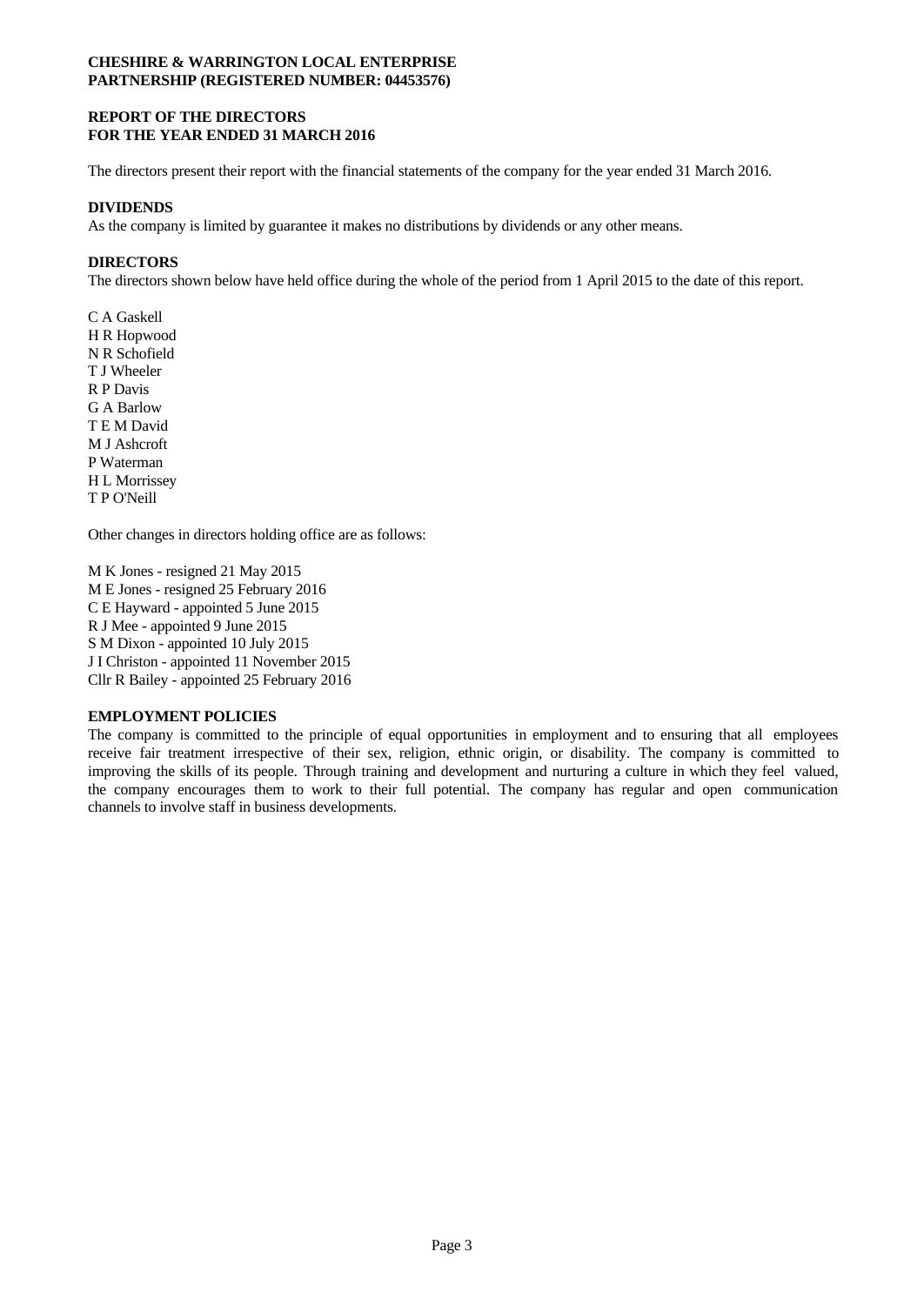# **REPORT OF THE DIRECTORS FOR THE YEAR ENDED 31 MARCH 2016**

## **CORPORATE GOVERNANCE**

The Board is committed to high standards of corporate governance and meets regularly. A number of matters are reserved for the Board's approval including the overall strategy for the company, annual budgets and business plans, major items of expenditure on projects and funding requirements from key stakeholders.

The Board has delegated responsibilities to the following committees, formally constituted with terms of reference:

Finance and Audit Committee M J Ashcroft T J Wheeler N R Schofield

The Finance and Audit Committee oversees the effective operation of financial control and management reporting, and makes recommendations on the appointment of external auditors.

Appointments and Remuneration Committee T E M David C Gaskell R P Davis

Appointments and Remuneration Committee oversees the identification and recommendation of the new directors to the Board and all strategy and policy matters on salaries and terms of employment of company employees.

# **STATEMENT OF DIRECTORS' RESPONSIBILITIES**

The directors are responsible for preparing the Strategic Report, the Report of the Directors and the financial statements in accordance with applicable law and regulations.

Company law requires the directors to prepare financial statements for each financial year. Under that law the directors have elected to prepare the financial statements in accordance with United Kingdom Generally Accepted Accounting Practice (United Kingdom Accounting Standards and applicable law). Under company law the directors must not approve the financial statements unless they are satisfied that they give a true and fair view of the state of affairs of the company and of the surplus or deficit of the company for that period. In preparing these financial statements, the

- 
- 
- directors are required to:<br>
select suitable accounting policies and then apply them consistently;<br>
make judgements and accounting estimates that are reasonable and prudent;<br>
state whether applicable accounting standa explained in the financial statements;<br>prepare the financial statements on the going concern basis unless it is inappropriate to presume that the company will
- continue in business.

The directors are responsible for keeping adequate accounting records that are sufficient to show and explain the company's transactions and disclose with reasonable accuracy at any time the financial position of the company and enable them to ensure that the financial statements comply with the Companies Act 2006. They are also responsible for safeguarding the assets of the company and hence for taking reasonable steps for the prevention and detection of fraud and other irregularities.

### **STATEMENT AS TO DISCLOSURE OF INFORMATION TO AUDITORS**

So far as the directors are aware, there is no relevant audit information (as defined by Section 418 of the Companies Act 2006) of which the company's auditors are unaware, and each director has taken all the steps that he or she ought to have taken as a director in order to make himself or herself aware of any relevant audit information and to establish that the company's auditors are aware of that information.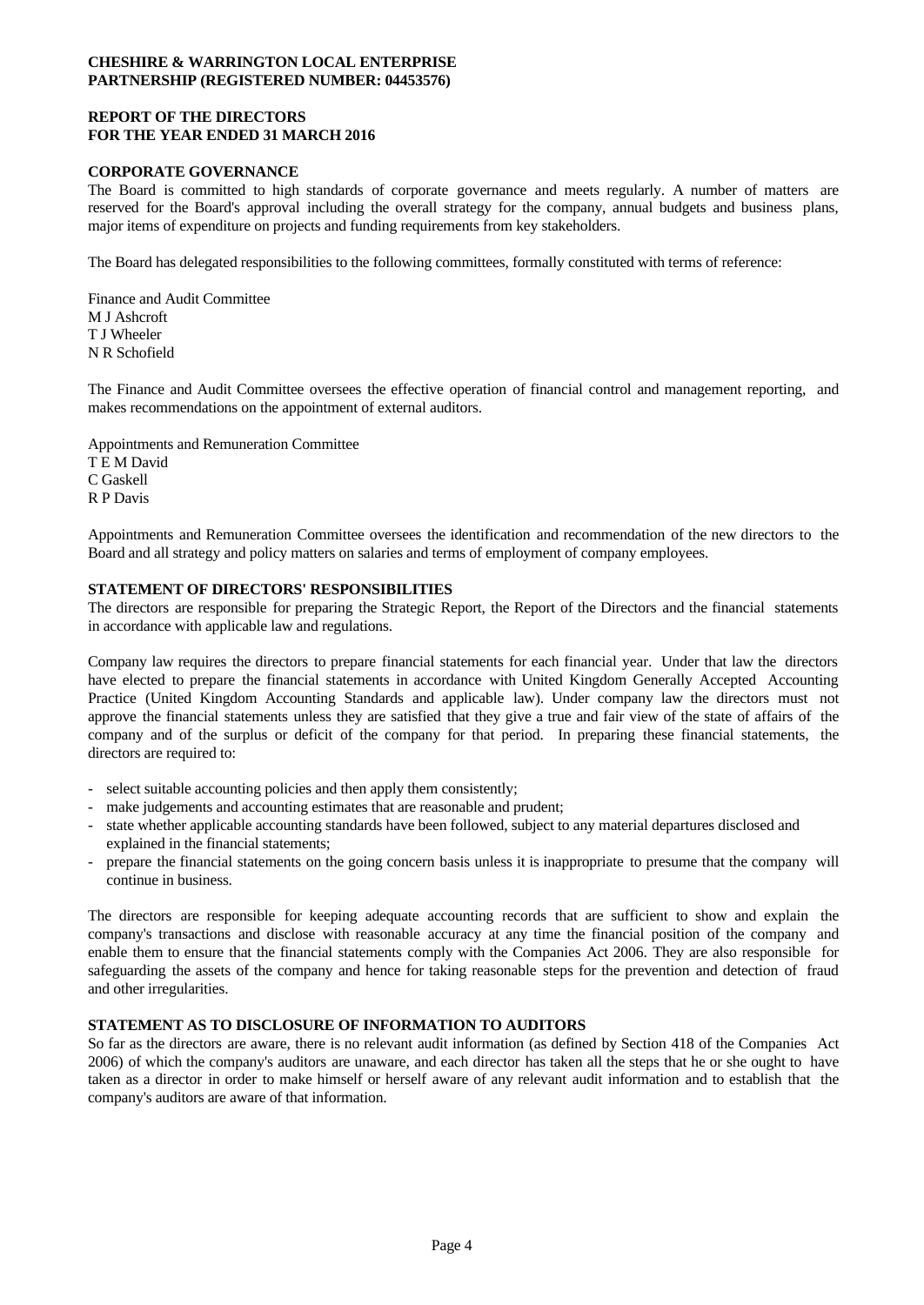# **REPORT OF THE DIRECTORS FOR THE YEAR ENDED 31 MARCH 2016**

# **AUDITORS**

The auditors, Murray Smith LLP, will be proposed for re-appointment at the forthcoming Annual General Meeting.

# **ON BEHALF OF THE BOARD:**

C A Gaskell - Director

9 November 2016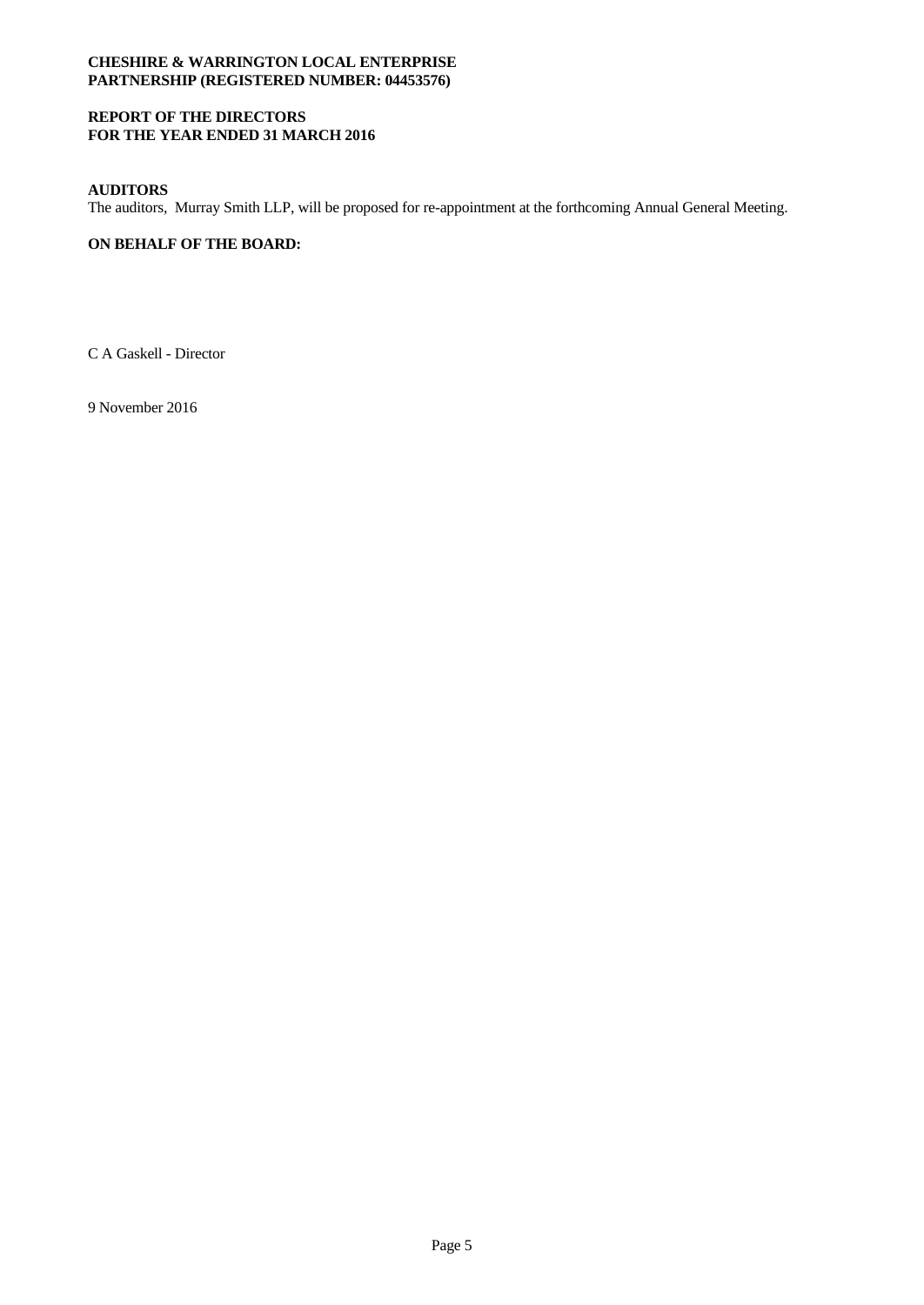#### **REPORT OF THE INDEPENDENT AUDITORS TO THE MEMBERS OF CHESHIRE & WARRINGTON LOCAL ENTERPRISE PARTNERSHIP**

We have audited the financial statements of Cheshire & Warrington Local Enterprise Partnership for the year ended 31 March 2016 on pages eight to twenty four. The financial reporting framework that has been applied in their preparation is applicable law and United Kingdom Accounting Standards (United Kingdom Generally Accepted Accounting Practice), including Financial Reporting Standard 102 'The Financial Reporting Standard applicable in the UK and Republic of Ireland'.

This report is made solely to the company's members, as a body, in accordance with Chapter 3 of Part 16 of the Companies Act 2006. Our audit work has been undertaken so that we might state to the company's members those matters we are required to state to them in a Report of the Auditors and for no other purpose. To the fullest extent permitted by law, we do not accept or assume responsibility to anyone other than the company and the company's members as a body, for our audit work, for this report, or for the opinions we have formed.

### **Respective responsibilities of directors and auditors**

As explained more fully in the Statement of Directors' Responsibilities set out on page four, the directors are responsible for the preparation of the financial statements and for being satisfied that they give a true and fair view. Our responsibility is to audit and express an opinion on the financial statements in accordance with applicable law and International Standards on Auditing (UK and Ireland). Those standards require us to comply with the Auditing Practices Board's Ethical Standards for Auditors.

## **Scope of the audit of the financial statements**

An audit involves obtaining evidence about the amounts and disclosures in the financial statements sufficient to give reasonable assurance that the financial statements are free from material misstatement, whether caused by fraud or error. This includes an assessment of: whether the accounting policies are appropriate to the company's circumstances and have been consistently applied and adequately disclosed; the reasonableness of significant accounting estimates made by the directors; and the overall presentation of the financial statements. In addition, we read all the financial and non-financial information in the Strategic Report and the Report of the Directors to identify material inconsistencies with the audited financial statements and to identify any information that is apparently materially incorrect based on, or materially inconsistent with, the knowledge acquired by us in the course of performing the audit. If we become aware of any apparent material misstatements or inconsistencies we consider the implications for our report.

#### **Opinion on financial statements**

- In our opinion the financial statements:<br>- give a true and fair view of the state of the company's affairs as at 31 March 2016 and of its deficit for the year then
- ended;<br>have been properly prepared in accordance with United Kingdom Generally Accepted Accounting Practice; and<br>have been prepared in accordance with the requirements of the Companies Act 2006.
- 

#### **Opinion on other matter prescribed by the Companies Act 2006**

In our opinion the information given in the Strategic Report and the Report of the Directors for the financial year for which the financial statements are prepared is consistent with the financial statements.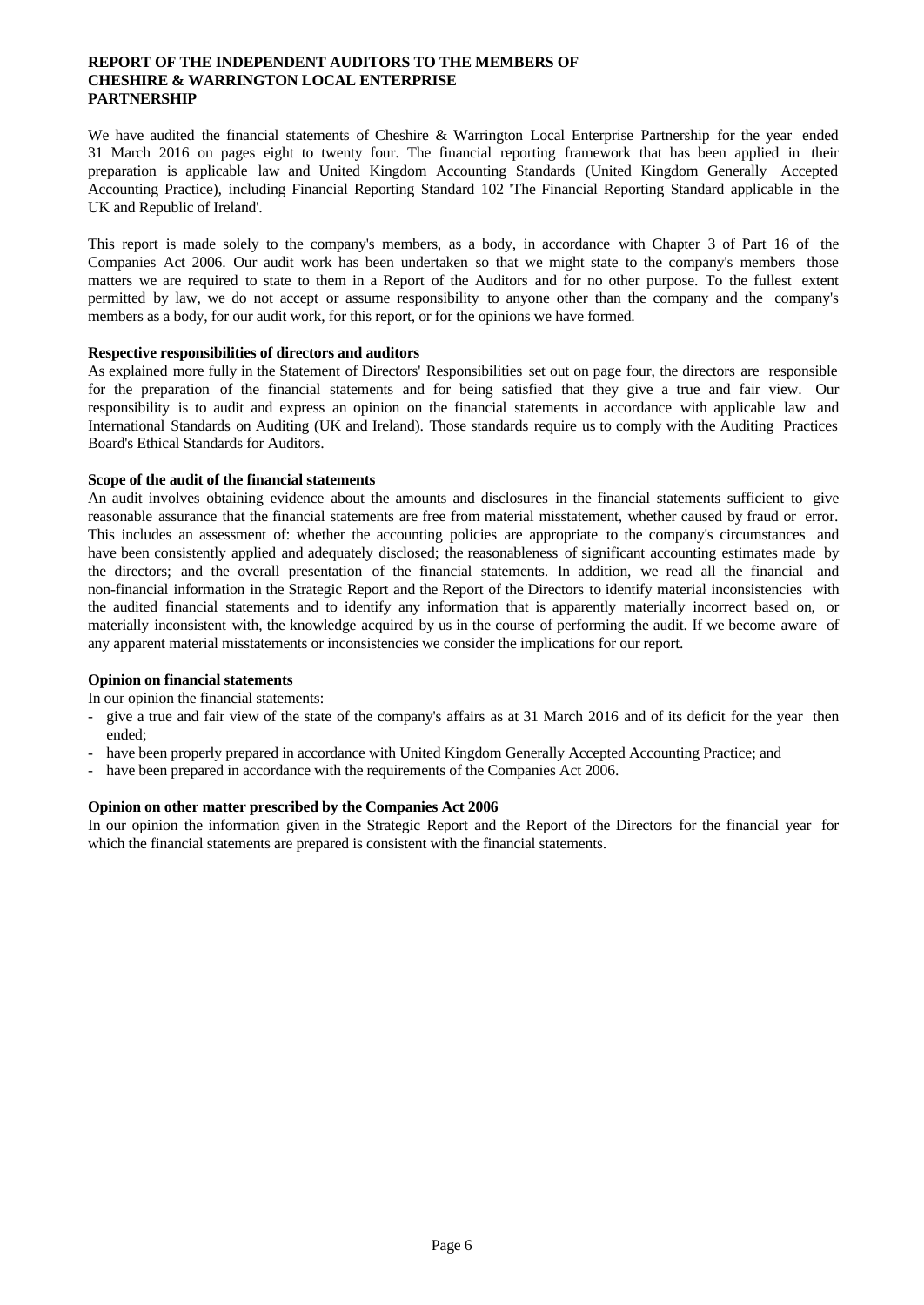# **REPORT OF THE INDEPENDENT AUDITORS TO THE MEMBERS OF CHESHIRE & WARRINGTON LOCAL ENTERPRISE PARTNERSHIP**

### **Matters on which we are required to report by exception**

We have nothing to report in respect of the following matters where the Companies Act 2006 requires us to report to you

- if, in our opinion:<br>- adequate accounting records have not been kept, or returns adequate for our audit have not been received from
- branches not visited by us; or<br>the financial statements are not in agreement with the accounting records and returns; or<br>ertain disclosures of directors' remuneration specified by law are not made; or<br>we have not received
- 
- 

Michael Benson (Senior Statutory Auditor) for and on behalf of Murray Smith LLP Chartered Accountants Statutory Auditor Darland House 44 Winnington Hill Northwich Cheshire CW8 1AU

9 November 2016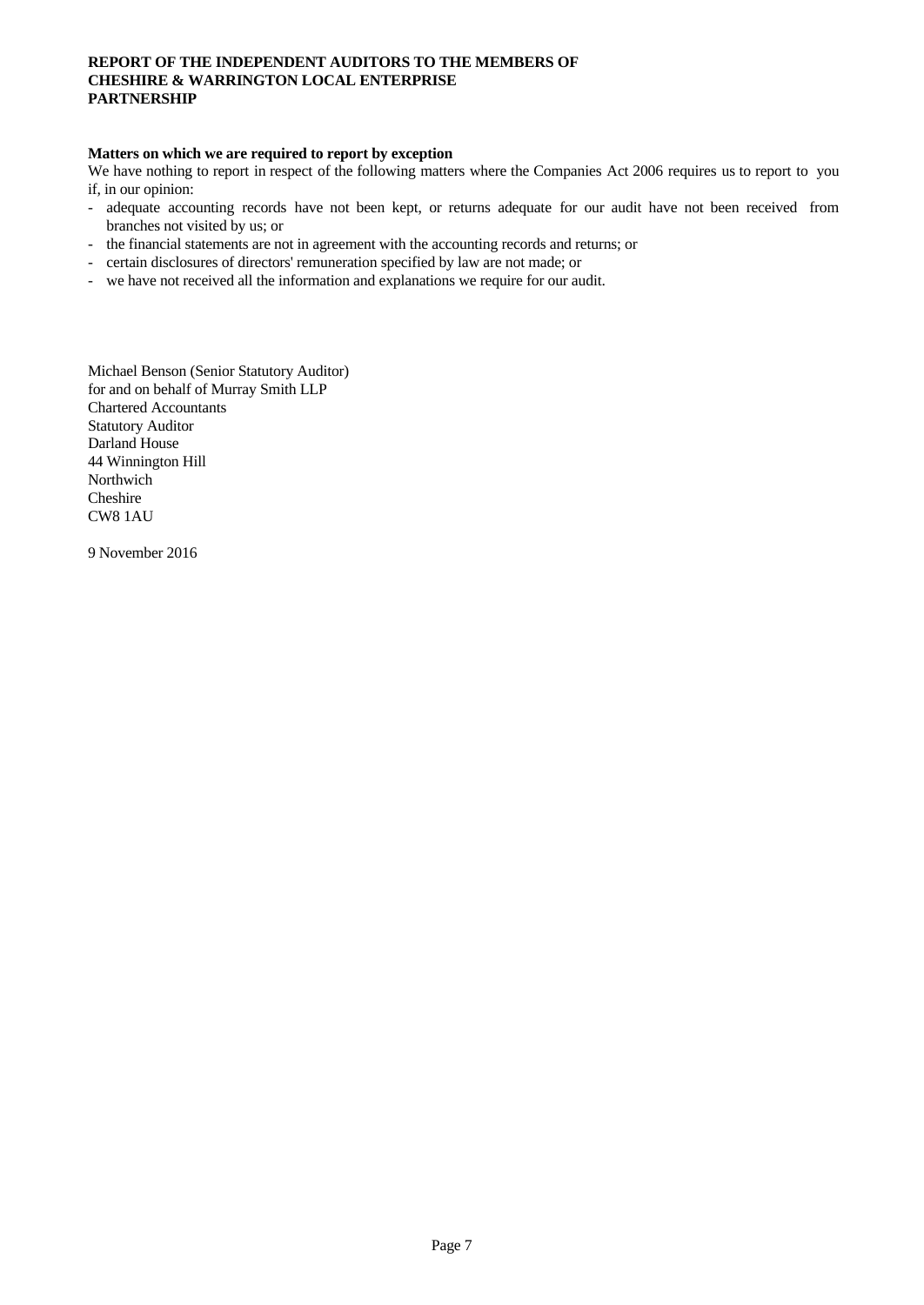# **INCOME STATEMENT FOR THE YEAR ENDED 31 MARCH 2016**

| <b>Notes</b>                                                        | 2016<br>£  | 2015<br>$\pounds$ |
|---------------------------------------------------------------------|------------|-------------------|
| <b>TURNOVER</b>                                                     | 1,292,364  | 950,819           |
| Administrative expenses                                             | 1,829,059  | 703,844           |
| <b>OPERATING (DEFICIT)/SURPLUS</b><br>3                             | (536, 695) | 246,975           |
| Other finance income<br>10                                          | 13,000     | 27,000            |
| (DEFICIT)/SURPLUS ON ORDINARY<br><b>ACTIVITIES BEFORE TAXATION</b>  | (523, 695) | 273,975           |
| (deficit)/surplus<br>Tax<br>ordinary<br>on<br>on<br>activities<br>4 |            |                   |
| (DEFICIT)/SURPLUS FOR THE<br><b>FINANCIAL YEAR</b>                  | (523, 695) | 273,975           |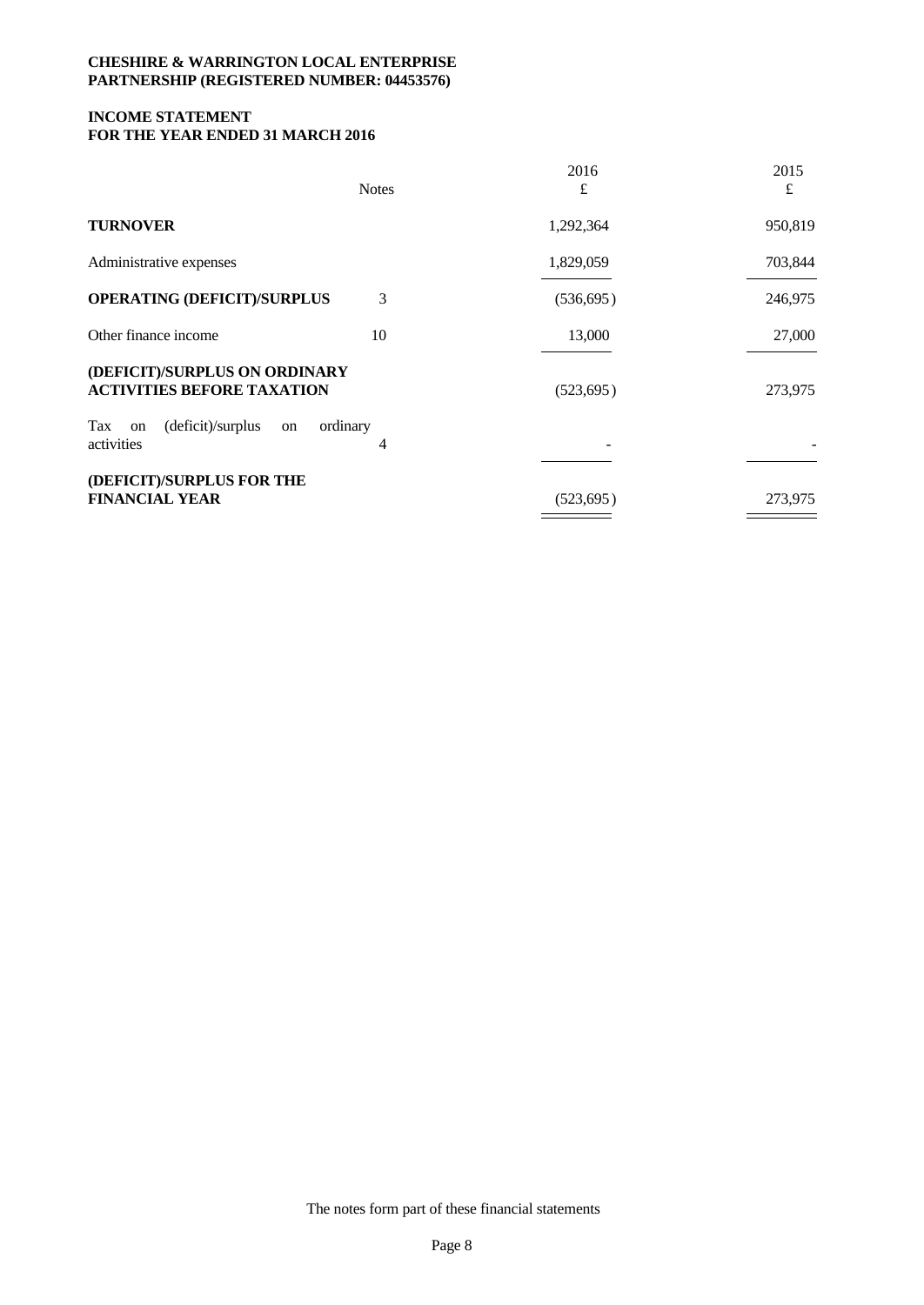# **OTHER COMPREHENSIVE INCOME FOR THE YEAR ENDED 31 MARCH 2016**

| 2016<br>£  | 2015<br>£ |
|------------|-----------|
| (523, 695) | 273,975   |
|            |           |
| 309,000    | (76,000)  |
|            |           |
|            |           |
|            |           |
| 309,000    | (76,000)  |
| (214, 695) | 197,975   |
|            |           |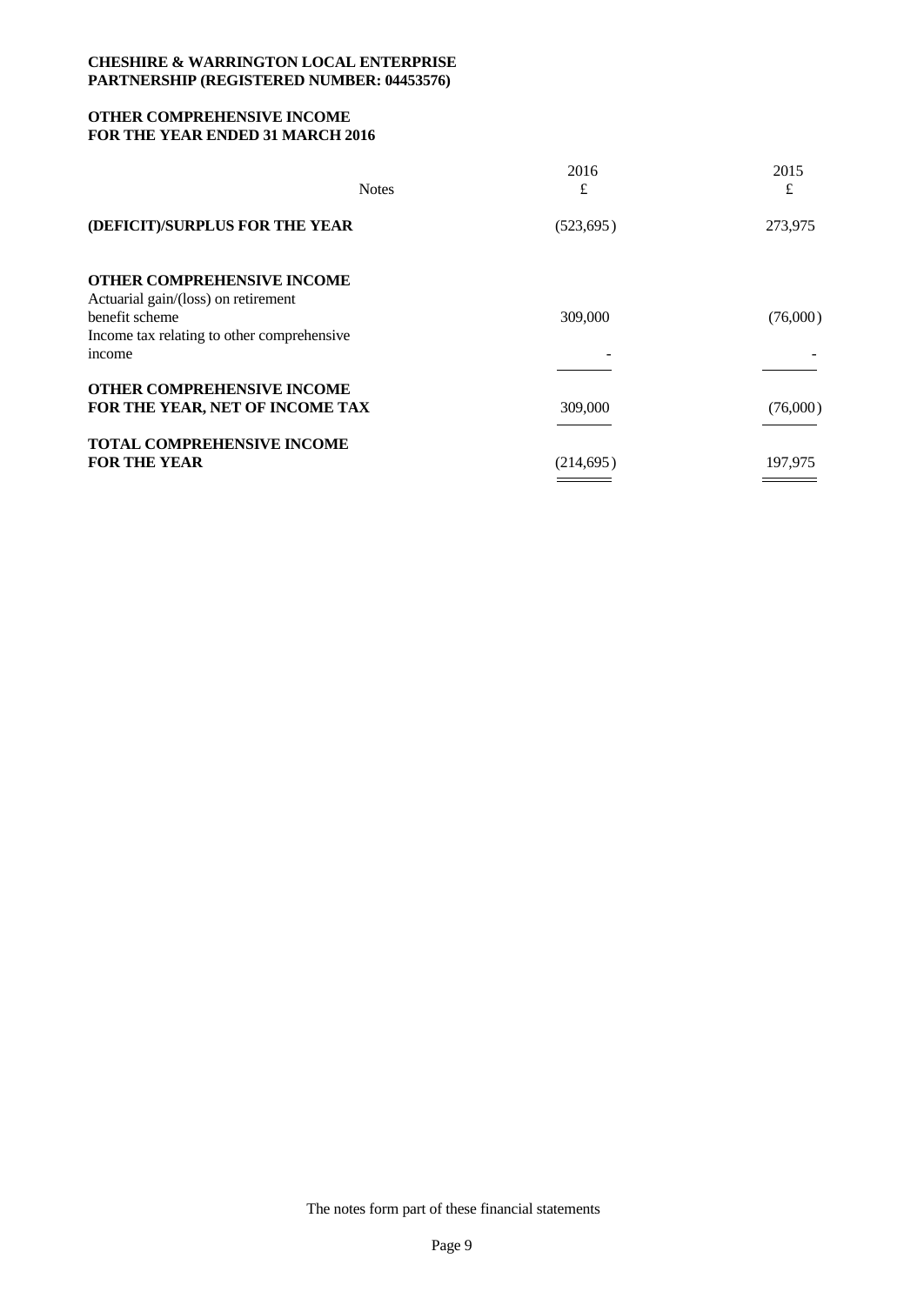## **BALANCE SHEET 31 MARCH 2016**

|                                         |               | 2016      |           | 2015      |           |
|-----------------------------------------|---------------|-----------|-----------|-----------|-----------|
|                                         | <b>Notes</b>  | $\pounds$ | $\pounds$ | $\pounds$ | $\pounds$ |
| <b>FIXED ASSETS</b>                     |               |           |           |           |           |
| Tangible assets                         | $\mathfrak s$ |           | 6,764     |           | 11,983    |
| <b>CURRENT ASSETS</b>                   |               |           |           |           |           |
| <b>Debtors</b>                          | 6             | 265,102   |           | 54,995    |           |
| Cash at bank                            |               | 280,893   |           | 629,010   |           |
|                                         |               | 545,995   |           | 684,005   |           |
| <b>CREDITORS</b>                        |               |           |           |           |           |
| Amounts falling due within one year     | 7             | 332,709   |           | 55,005    |           |
| NET CURRENT ASSETS                      |               |           | 213,286   |           | 629,000   |
| TOTAL ASSETS LESS CURRENT               |               |           |           |           |           |
| <b>LIABILITIES</b>                      |               |           | 220,050   |           | 640,983   |
| <b>CREDITORS</b>                        |               |           |           |           |           |
| Amounts falling due after more than one |               |           |           |           |           |
| year                                    | $\,8\,$       |           |           |           | (1,238)   |
| PENSION ASSET/(LIABILITY)               | 10            |           | 54,000    |           | (151,000) |
| <b>NET ASSETS</b>                       |               |           | 274,050   |           | 488,745   |
|                                         |               |           |           |           |           |
| <b>RESERVES</b>                         |               |           |           |           |           |
| Income and expenditure account          | 9             |           | 274,050   |           | 488,745   |
|                                         |               |           | 274,050   |           | 488,745   |
|                                         |               |           |           |           |           |

The financial statements were approved by the Board of Directors on 9 November 2016 and were signed on its behalf by:

C A Gaskell - Director

H R Hopwood - Director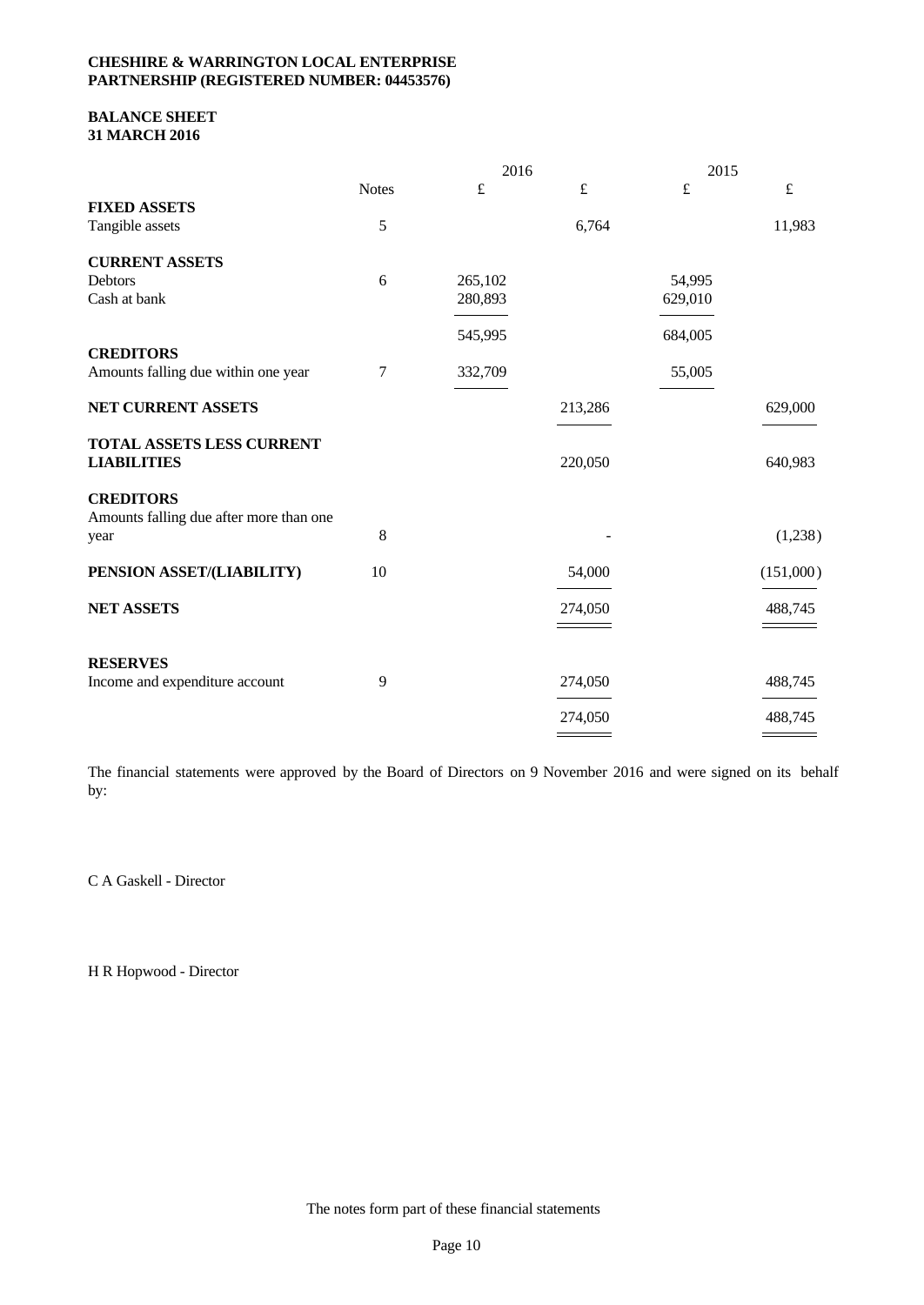# **STATEMENT OF CHANGES IN EQUITY FOR THE YEAR ENDED 31 MARCH 2016**

|                                                                                           | Retained<br>earnings<br>£ | Total<br>equity<br>£ |  |
|-------------------------------------------------------------------------------------------|---------------------------|----------------------|--|
| <b>Balance at 1 April 2014</b>                                                            | 290,770                   | 290,770              |  |
| <b>Changes in equity</b><br>Total comprehensive income<br><b>Balance at 31 March 2015</b> | 197,975<br>488,745        | 197,975<br>488,745   |  |
| <b>Changes in equity</b><br>Total comprehensive income                                    | (214, 695)                | (214, 695)           |  |
| <b>Balance at 31 March 2016</b>                                                           | 274,050                   | 274,050              |  |
|                                                                                           |                           |                      |  |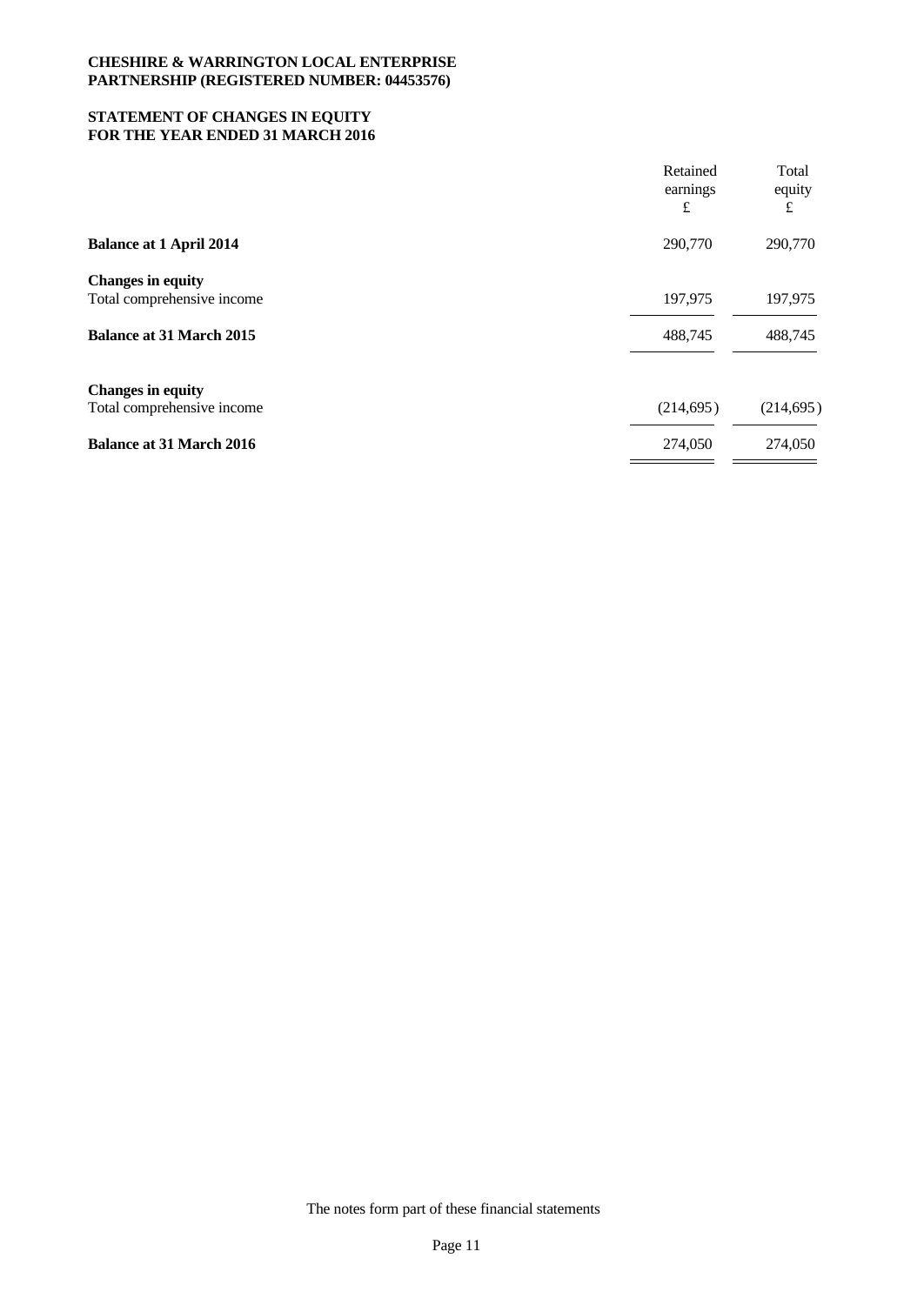# **CASH FLOW STATEMENT FOR THE YEAR ENDED 31 MARCH 2016**

| <b>Notes</b>                                                                                  | 2016<br>£  | 2015<br>£ |
|-----------------------------------------------------------------------------------------------|------------|-----------|
| <b>Cash flows from operating activities</b>                                                   |            |           |
| Cash generated from operations                                                                | (347, 505) | 382,245   |
| Net cash from operating activities                                                            | (347,505)  | 382,245   |
| <b>Cash flows from investing activities</b>                                                   |            |           |
| Purchase of tangible fixed assets                                                             | (612)      | (5,568)   |
| Net cash from investing activities                                                            | (612)      | (5,568)   |
|                                                                                               |            |           |
| (Decrease)/increase in cash and cash equivalents<br>Cash and cash equivalents at beginning of | (348, 117) | 376,677   |
| 2<br>year                                                                                     | 629,010    | 252,333   |
|                                                                                               |            |           |
| Cash and cash equivalents at end of year<br>2                                                 | 280,893    | 629,010   |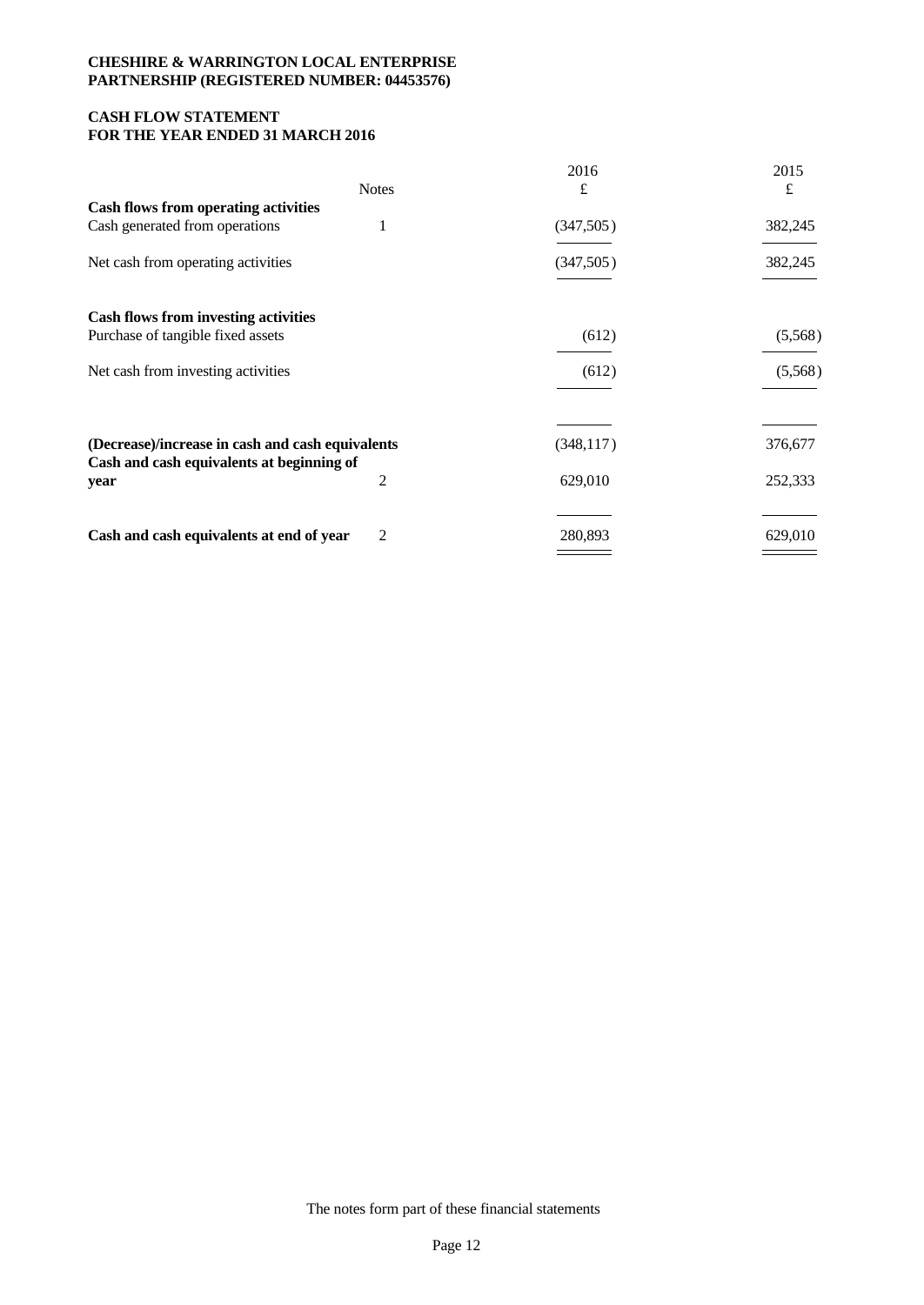# **NOTES TO THE CASH FLOW STATEMENT FOR THE YEAR ENDED 31 MARCH 2016**

### 1. **RECONCILIATION OF (DEFICIT)/SURPLUS BEFORE TAXATION TO CASH GENERATED FROM OPERATIONS**

|                                                  | 2016       | 2015      |  |
|--------------------------------------------------|------------|-----------|--|
|                                                  | £          | £         |  |
| (Deficit)/surplus before taxation                | (523, 695) | 273,975   |  |
| Depreciation charges                             | 5.831      | 6.073     |  |
| Pension charges less cash contributions          | 117,000    | (38,000)  |  |
| Finance income                                   | (13,000)   | (27,000)  |  |
|                                                  |            |           |  |
|                                                  | (413,864)  | 215,048   |  |
| (Increase)/decrease in trade and other debtors   | (210, 107) | 255,022   |  |
| Increase/(decrease) in trade and other creditors | 276,466    | (87, 825) |  |
|                                                  |            |           |  |
| Cash generated from operations                   | (347,505)  | 382,245   |  |
|                                                  |            |           |  |

# 2. **CASH AND CASH EQUIVALENTS**

The amounts disclosed on the Cash Flow Statement in respect of cash and cash equivalents are in respect of these Balance Sheet amounts:

### **Year ended 31 March 2016**

|                           | 31.3.16 | 1.4.15  |  |
|---------------------------|---------|---------|--|
|                           | £       | ىل      |  |
| Cash and cash equivalents | 280,893 | 629,010 |  |
|                           |         | $ -$    |  |
| Year ended 31 March 2015  |         |         |  |
|                           | 31.3.15 | 1.4.14  |  |
|                           | £       | t       |  |
| Cash and cash equivalents | 629,010 | 252,333 |  |
|                           |         |         |  |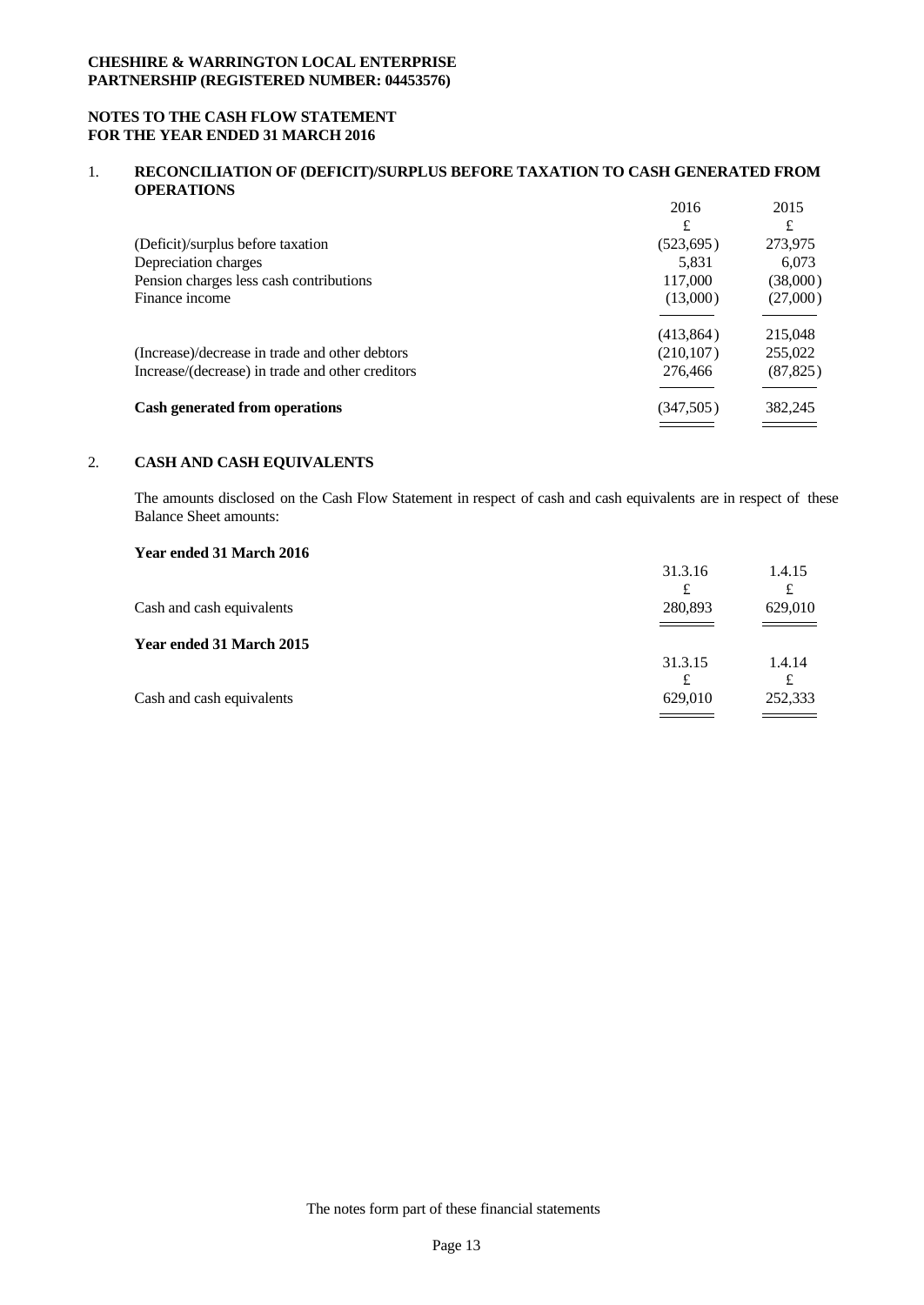### **NOTES TO THE FINANCIAL STATEMENTS FOR THE YEAR ENDED 31 MARCH 2016**

### 1. **ACCOUNTING POLICIES**

#### **Basis of preparing the financial statements**

These financial statements have been prepared in accordance with Financial Reporting Standard 102 "The Financial Reporting Standard applicable in the UK and Republic of Ireland" and the Companies Act 2006. The financial statements have been prepared under the historical cost convention.

#### **Turnover**

Turnover represents income from grants and donations received and the invoice value of subscriptions excluding Value Added Tax.

#### **Tangible fixed assets**

Fixed assets are stated at cost. Depreciation is being charged by equal annual instalments, commencing with the period in which the assets are first available for use, so as to write off each asset's cost, less any residual value, over its expected useful economic life. The following rates of depreciation have been used:-

| Computer equipment  | - 33.3% Straight line |
|---------------------|-----------------------|
| Fixtures & Fittings | - 20% Straight line   |

#### **Deferred tax**

Deferred tax is recognised in respect of all timing differences that have originated but not reversed at the balance sheet date.

#### **Pension costs and other post-retirement benefits**

For defined benefit schemes the amount charged to the income and expenditure account in respect of pension costs and other post retirement benefits is the estimated regular cost of providing the benefits accrued in the year, adjusted to reflect variations from that cost. The interest cost and expected return on assets are included within other finance costs. Actuarial gains and losses arising from new valuations and from updating valuations to the balance sheet date are recognised in the Statement of Total Recognised Gains and Losses.

Defined benefit schemes are funded, with assets held separately from the company in separate trustee administered funds. Full actuarial valuations, by a professionally qualified actuary, are obtained at least every three years, and updated to reflect current conditions at each balance sheet date. The pension scheme assets are measured at fair value. The pension scheme liabilities are measured using the projected unit method and discounted at the current rate of return on a high quality corporate bond of equivalent term and currency. A pension scheme asset is recognised on the balance sheet only to the extentthat the surplus may be recovered by reduced future contributions or to the extent that the trustees have agreed a refund from the scheme at the balance sheet date. A pension scheme liability is recognised to the extent that the company has a legal or constructive obligation to settle the liability.

The company operates a defined contribution pension scheme. Contributions payable to the company's pension scheme are charged to the profit and loss account in the period to which they relate.

#### **Capital grants**

These are treated as a deferred reserve and written off over the lifetime of the related assets.

#### **Taxation**

The company is a grant aided local agency organisation and its economic advisory activities are wholly maintained by contributions from altruistic member organisations. As a result the net surplus arising from these activities is treated as non-trading by virtue of Section 79 of the Income and Corporation Taxes Act 1988. The company is liable to corporation tax on bank interest and other investment income.

#### **Grants**

The income from grants is released to the profit and loss account as to apply the accruals concept of matching income and expenditure. Income is only recognised when there is reasonable assurance that the grant will be received.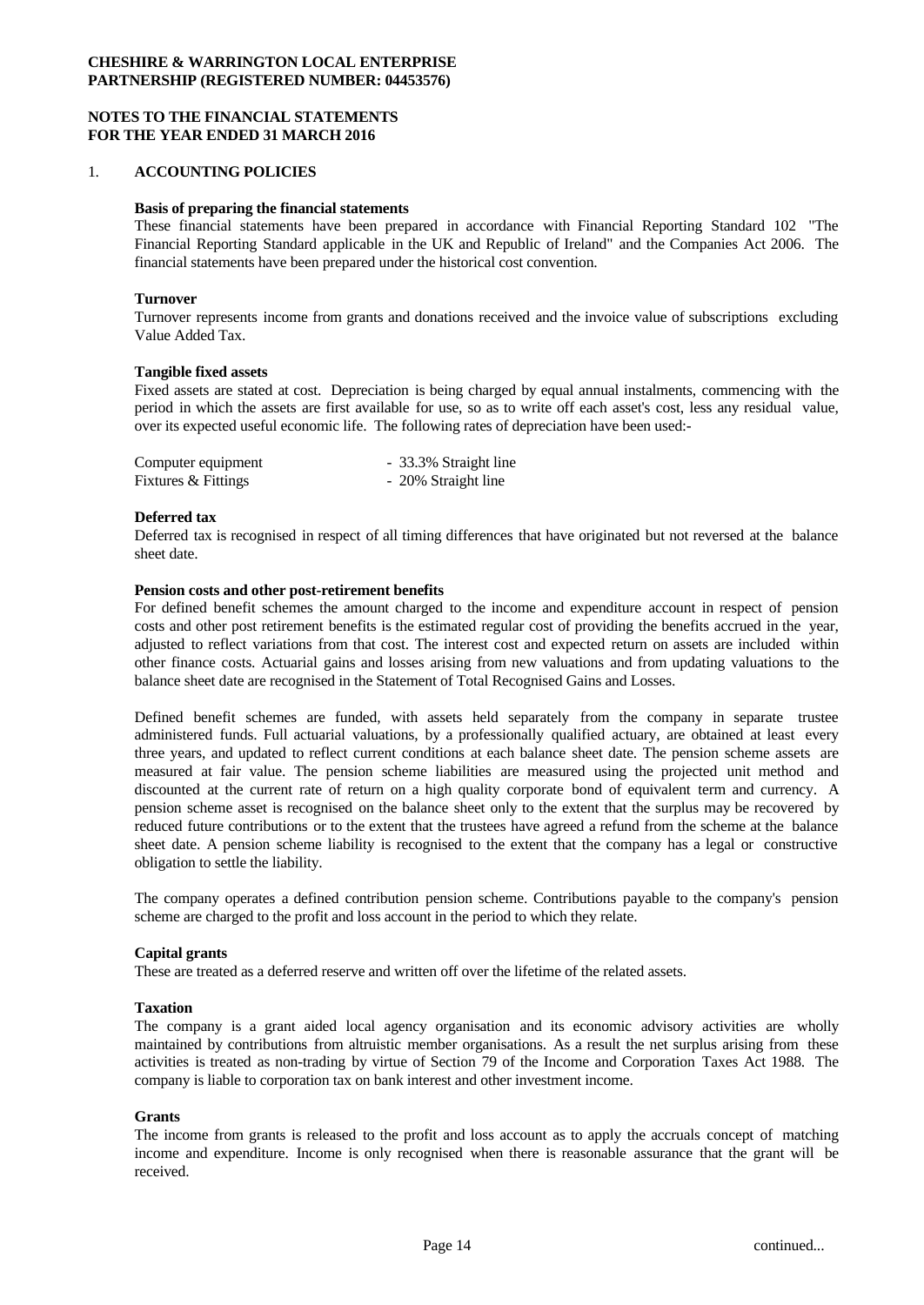### **NOTES TO THE FINANCIAL STATEMENTS - continued FOR THE YEAR ENDED 31 MARCH 2016**

# 2. **STAFF COSTS**

|                                                                         | 2016<br>£ | 2015<br>£ |  |
|-------------------------------------------------------------------------|-----------|-----------|--|
| Wages and salaries                                                      | 415,622   | 381,142   |  |
| Social security costs                                                   | 33,271    | 36,449    |  |
| Other pension costs                                                     | 193,030   | 38,456    |  |
|                                                                         | 641,923   | 456,047   |  |
| The average monthly number of employees during the year was as follows: | 2016      | 2015      |  |
| Employees                                                               | 5         | 6         |  |
|                                                                         |           |           |  |

#### **Senior Employees**

The LEP has chosen to disclose the remuneration of senior employees. These include the statutory officers and any person having responsibility for the management of the LEP, to the extent that the person has power to direct or control the major activities of the LEP. The figures below relate to 2015/16:

|                                | Salary, Fees,<br>Allowances & | <b>Employer's</b><br><b>Pension</b> |                                 |                   |
|--------------------------------|-------------------------------|-------------------------------------|---------------------------------|-------------------|
| <b>Job Title</b>               | <b>Bonuses</b><br>£           | <b>Contributions</b><br>£           | <b>Expenses Allowances</b><br>£ | <b>Total</b><br>£ |
| Chief Executive                | 125,000                       | 15,000                              | 339                             | 140,339           |
| <b>Chief Operating Officer</b> | 110,571                       | 40.678                              | 70                              | 151,319           |
|                                | 235,571                       | 55,678                              | 409                             | 291,658           |

# 3. **OPERATING (DEFICIT)/SURPLUS**

The operating deficit (2015 - operating surplus) is stated after charging:

|                             | 2016                                      | 2015   |  |
|-----------------------------|-------------------------------------------|--------|--|
|                             | £                                         | £      |  |
| Depreciation - owned assets | 5,831                                     | 6,073  |  |
| Auditors' remuneration      | 3,289                                     | 2,935  |  |
| Accountancy                 | 17,897                                    | 4,565  |  |
|                             | $\qquad \qquad \overline{\qquad \qquad }$ |        |  |
| Directors' remuneration     | 20,500                                    | 20,000 |  |
|                             | $\overline{\phantom{a}}$                  |        |  |

### 4. **TAXATION**

# **Analysis of the tax charge**

No liability to UK corporation tax arose on ordinary activities for the year ended 31 March 2016 nor for the year ended 31 March 2015.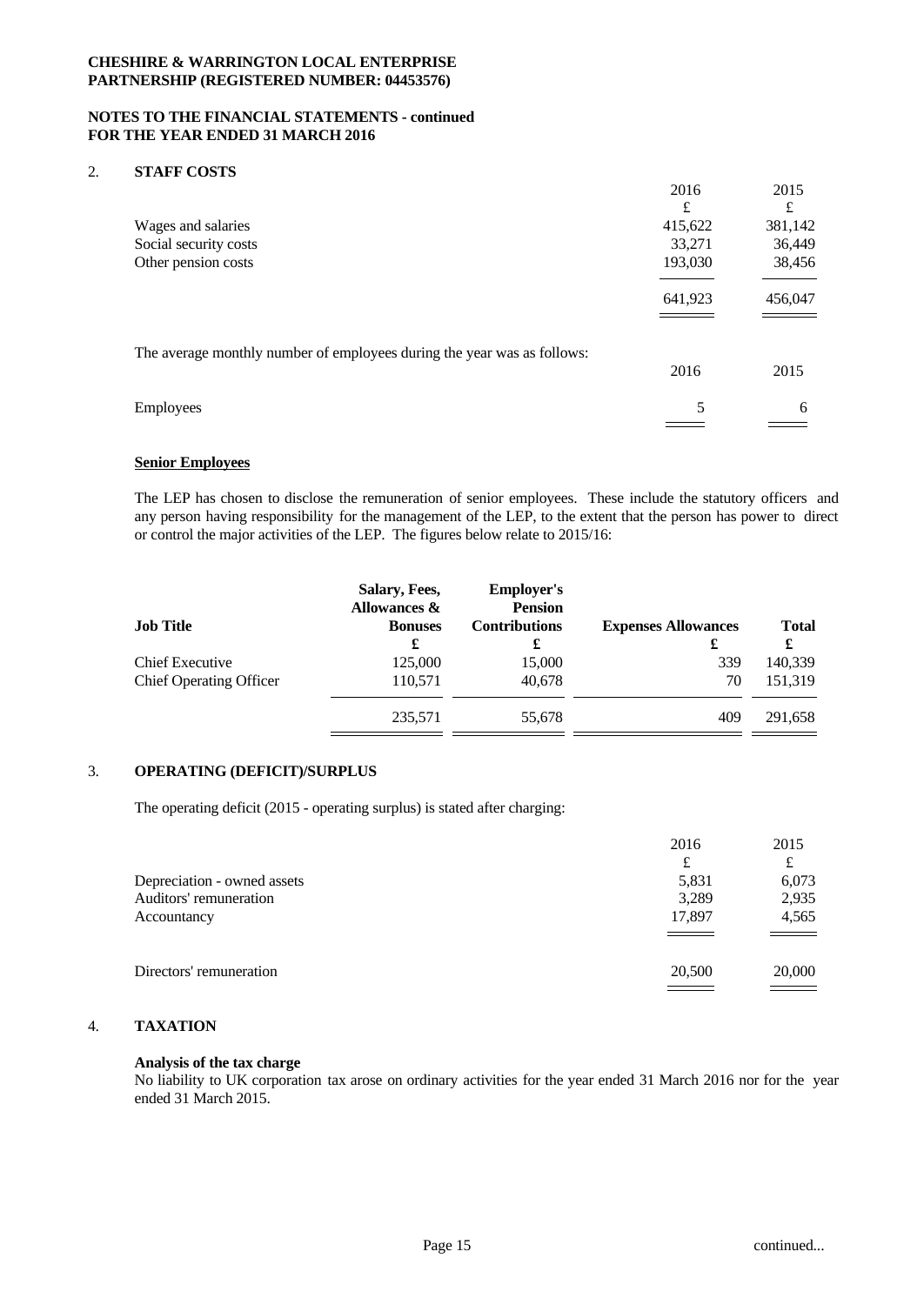### **NOTES TO THE FINANCIAL STATEMENTS - continued FOR THE YEAR ENDED 31 MARCH 2016**

# 4. **TAXATION - continued**

## **Reconciliation of total tax charge included in profit and loss**

The tax assessed for the year is higher than the standard rate of corporation tax in the UK. The difference is explained below:

| (Deficit)/surplus on ordinary activities before                                                                                     | 2016<br>£<br>(523, 695) | 2015<br>£<br>273,975 |  |
|-------------------------------------------------------------------------------------------------------------------------------------|-------------------------|----------------------|--|
| (Deficit)/surplus on ordinary activities multiplied by the standard rate of<br>corporation tax in the UK of $20\%$ (2015 - $20\%$ ) | (104, 739)              | 54.795               |  |
| Effects of:<br>Income not chargeable as from members                                                                                | 104,739                 | (54, 795)            |  |
| Total tax charge                                                                                                                    |                         |                      |  |

### **Tax effects relating to effects of other comprehensive income**

|                                     |          | 2016 |            |  |
|-------------------------------------|----------|------|------------|--|
|                                     | Gross    | Tax  | <b>Net</b> |  |
|                                     | £        | £    | £          |  |
| Actuarial gain/(loss) on retirement |          |      |            |  |
| benefit scheme                      | 309,000  | -    | 309,000    |  |
|                                     |          |      |            |  |
|                                     | 309,000  |      | 309,000    |  |
|                                     |          |      |            |  |
|                                     |          | 2015 |            |  |
|                                     | Gross    | Tax  | <b>Net</b> |  |
|                                     | £        | £    | £          |  |
| Actuarial gain/(loss) on retirement |          |      |            |  |
| benefit scheme                      | (76,000) | ۰.   | (76,000)   |  |
|                                     | (76,000) |      | (76,000)   |  |
|                                     |          |      |            |  |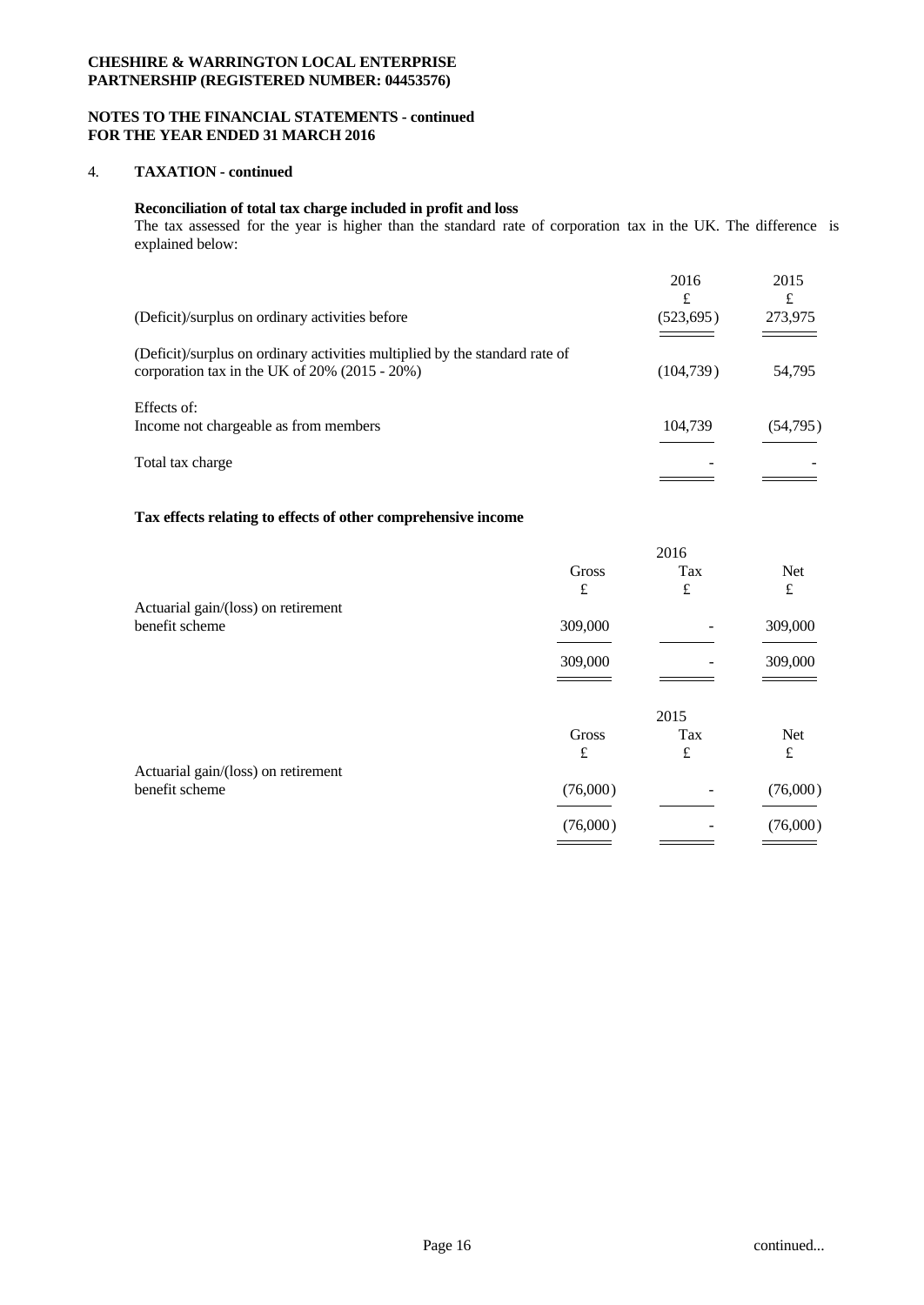### **NOTES TO THE FINANCIAL STATEMENTS - continued FOR THE YEAR ENDED 31 MARCH 2016**

### 5. **TANGIBLE FIXED ASSETS**

|                       | Fixtures |           |        |  |
|-----------------------|----------|-----------|--------|--|
|                       | and      | Computer  |        |  |
|                       | fittings | equipment | Totals |  |
|                       | £        | £         | £      |  |
| <b>COST</b>           |          |           |        |  |
| At 1 April 2015       | 8,645    | 80,845    | 89,490 |  |
| <b>Additions</b>      | 612      |           | 612    |  |
|                       |          |           |        |  |
| At 31 March 2016      | 9,257    | 80,845    | 90,102 |  |
|                       |          |           |        |  |
| <b>DEPRECIATION</b>   |          |           |        |  |
| At 1 April 2015       | 4,617    | 72,890    | 77,507 |  |
| Charge for year       | 1,001    | 4,830     | 5,831  |  |
|                       |          |           |        |  |
| At 31 March 2016      | 5,618    | 77,720    | 83,338 |  |
|                       |          |           |        |  |
| <b>NET BOOK VALUE</b> |          |           |        |  |
| At 31 March 2016      | 3,639    | 3,125     | 6,764  |  |
|                       |          |           |        |  |
| At 31 March 2015      | 4,028    | 7,955     | 11,983 |  |
|                       |          |           |        |  |

## 6. **DEBTORS: AMOUNTS FALLING DUE WITHIN ONE YEAR**

|                                 | 2016    | 2015   |  |
|---------------------------------|---------|--------|--|
|                                 | £       | £      |  |
| Trade debtors                   | 193,700 | 42,439 |  |
| Other debtors                   | 1,249   | 1,249  |  |
| Social security and other taxes | 34,431  |        |  |
| Prepayments and accrued income  | 35,722  | 11,307 |  |
|                                 |         |        |  |
|                                 | 265,102 | 54,995 |  |
|                                 |         |        |  |

### 7. **CREDITORS: AMOUNTS FALLING DUE WITHIN ONE YEAR**

|                                     | 2016    | 2015   |  |
|-------------------------------------|---------|--------|--|
|                                     | £       | £      |  |
| Trade creditors                     | 145,199 | 22,969 |  |
| Social security and other taxes     | 7,780   | 12.421 |  |
| Amounts due from group undertakings | 15,728  |        |  |
| Accruals and deferred income        | 164,002 | 19,615 |  |
|                                     |         |        |  |
|                                     | 332,709 | 55,005 |  |
|                                     |         |        |  |

# 8. **CREDITORS: AMOUNTS FALLING DUE AFTER MORE THAN ONE YEAR**

|                         | 2016                     | 2015                                  |
|-------------------------|--------------------------|---------------------------------------|
|                         | ~                        | ىمە                                   |
| Deferred capital grants | $\overline{\phantom{a}}$ | 1,238                                 |
|                         |                          | $\qquad \qquad \qquad =\qquad \qquad$ |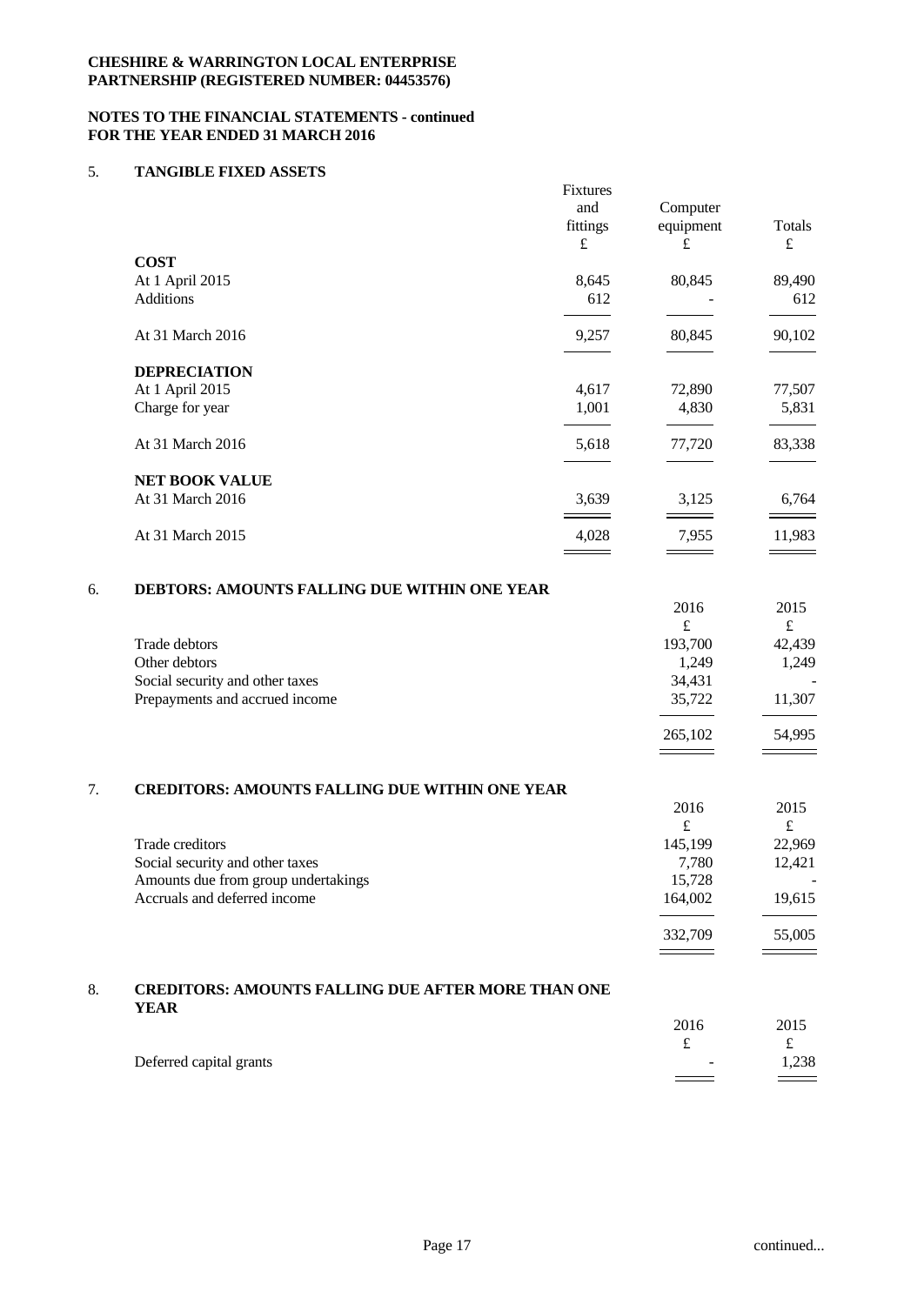### **NOTES TO THE FINANCIAL STATEMENTS - continued FOR THE YEAR ENDED 31 MARCH 2016**

#### 9. **RESERVES**

|                            | Income      |
|----------------------------|-------------|
|                            | and         |
|                            | expenditure |
|                            | account     |
|                            | £           |
|                            |             |
| At 1 April 2015            | 488,745     |
| Deficit for the year       | (523, 695)  |
| Actuarial gain or loss     |             |
| on defined benefit pension |             |
| scheme                     | 309,000     |
|                            |             |
| At 31 March 2016           | 274,050     |
|                            |             |

# 10. **EMPLOYEE BENEFIT OBLIGATIONS**

The company participates in a "multi-employer" scheme, "Cheshire Pension Fund", the assets of which are held in a separate trustee administered fund. Contributions are paid into the scheme in accordance with the recommendations of an independent actuary on the basis of triennial valuations.

In accordance with the Scheme's actuarial advice the company is making three lump sum payments of £31,000 each in the years ending 31 March 2015, 2016 and 2017 and increased employer contributions to address the deficit.

The three local authority members have committed to meet any pension deficit should the company not be able to discharge its liabilities.

The latest actuarial valuation was carried out at 31 March 2016.

The amounts recognised in surplus or deficit are as follows:

|                                                               | Defined benefit<br>pension plans |           |
|---------------------------------------------------------------|----------------------------------|-----------|
|                                                               | 2016<br>£                        | 2015<br>£ |
| Current service cost<br>Net interest from net defined benefit | 33,000                           | 31,000    |
| asset/liability<br>Past service cost                          | (13,000)                         | (27,000)  |
|                                                               |                                  |           |
|                                                               | 20,000                           | 4,000     |
| Actual return on plan assets                                  | 143,000                          | 343,000   |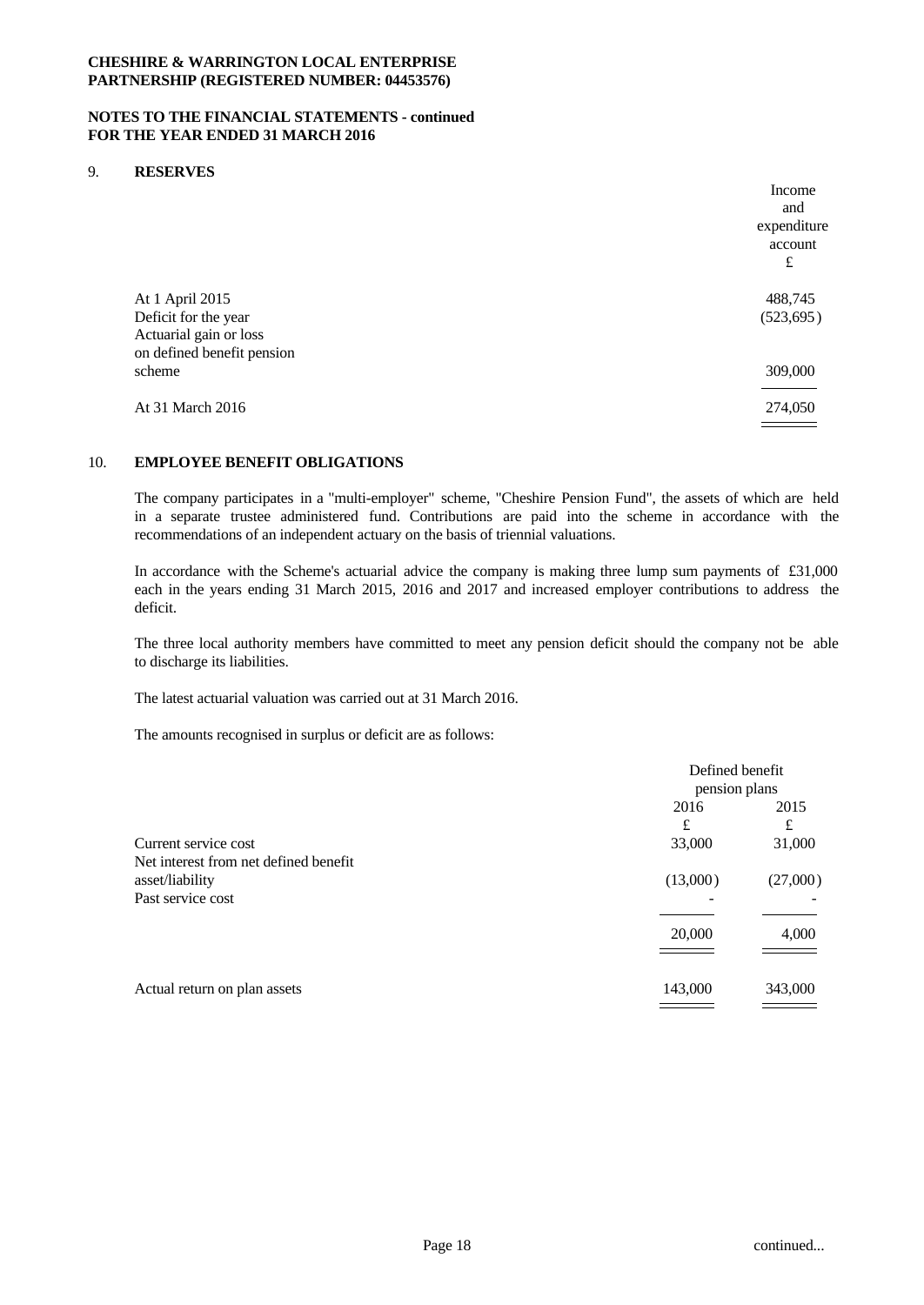### **NOTES TO THE FINANCIAL STATEMENTS - continued FOR THE YEAR ENDED 31 MARCH 2016**

# 10. **EMPLOYEE BENEFIT OBLIGATIONS - continued**

Changes in the present value of the defined benefit obligation are as follows:

| pension plans<br>2016<br>£<br>2,535,000<br>33,000 | 2015<br>£<br>2,128,000<br>31,000 |
|---------------------------------------------------|----------------------------------|
|                                                   |                                  |
|                                                   |                                  |
|                                                   |                                  |
|                                                   |                                  |
|                                                   |                                  |
| 11,000                                            | 13,000                           |
| 84,000                                            | 92,000                           |
| (263,000)                                         | 300,000                          |
| (30,000)                                          | (29,000)                         |
| 146,000                                           | $\overline{\phantom{0}}$         |
|                                                   | 2,535,000                        |
|                                                   | 2,516,000                        |

Changes in the fair value of scheme assets are as follows:

|                                      | Defined benefit<br>pension plans |           |  |
|--------------------------------------|----------------------------------|-----------|--|
|                                      |                                  |           |  |
|                                      | 2016                             | 2015      |  |
|                                      | £                                | £         |  |
| Opening fair value of scheme assets  | 2,384,000                        | 1,988,000 |  |
| Contributions by employer            | 62,000                           | 69,000    |  |
| Contributions by scheme participants | 11,000                           | 13,000    |  |
| Expected return                      | 97,000                           | 119,000   |  |
| Actuarial gains/(losses)             | 46,000                           | 224,000   |  |
| Benefits paid                        | (30,000)                         | (29,000)  |  |
|                                      | 2,570,000                        | 2,384,000 |  |
|                                      |                                  |           |  |

The amounts recognised in other comprehensive income are as follows:

|                          | Defined benefit<br>pension plans |               |
|--------------------------|----------------------------------|---------------|
| Actuarial gains/(losses) | 2016                             | 2015          |
|                          | £                                | £             |
|                          | 309,000                          | (76,000)      |
|                          | 309,000                          | (76,000)      |
|                          |                                  | $\frac{1}{1}$ |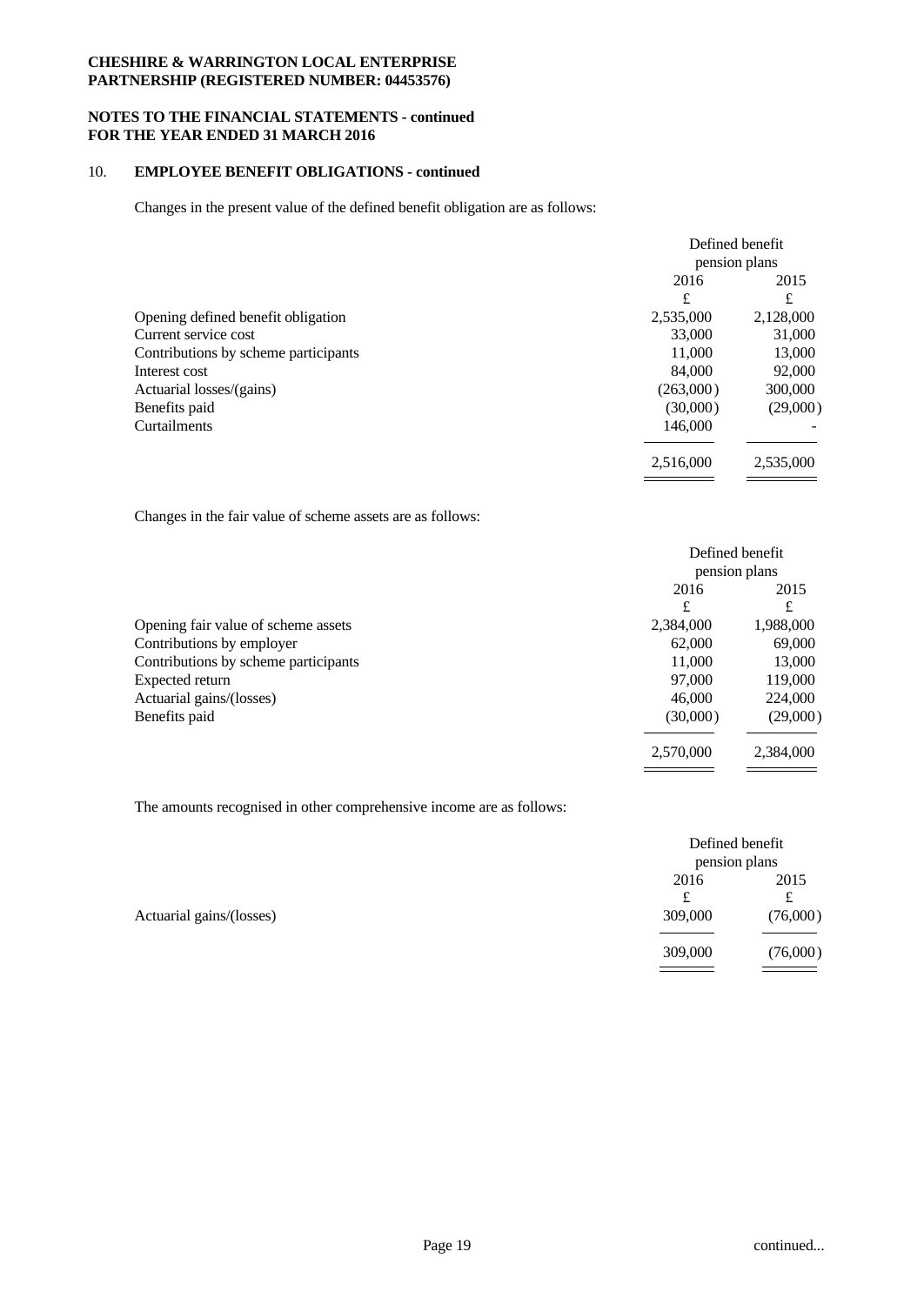### **NOTES TO THE FINANCIAL STATEMENTS - continued FOR THE YEAR ENDED 31 MARCH 2016**

# 10. **EMPLOYEE BENEFIT OBLIGATIONS - continued**

The major categories of scheme assets as amounts of total scheme assets are as follows:

|              |                          | Defined benefit |  |
|--------------|--------------------------|-----------------|--|
|              | pension plans            |                 |  |
|              | 2016                     | 2015            |  |
|              | £                        | £               |  |
| Equities     | 1,105,000                | 1,049,000       |  |
| <b>Bonds</b> | 1,259,000                | 1,120,000       |  |
| Property     | 206,000                  | 191,000         |  |
| Cash         | $\overline{\phantom{a}}$ | 24,000          |  |
|              |                          |                 |  |
|              | 2,570,000                | 2,384,000       |  |
|              |                          |                 |  |

Principal actuarial assumptions at the balance sheet date (expressed as weighted averages):

|                          | 2016  | 2015  |  |
|--------------------------|-------|-------|--|
| Discount rate            | 3.50% | 3.20% |  |
| Future salary increases  | 3.20% | 3.30% |  |
| Future pension increases | 2.20% | 2.40% |  |
|                          |       |       |  |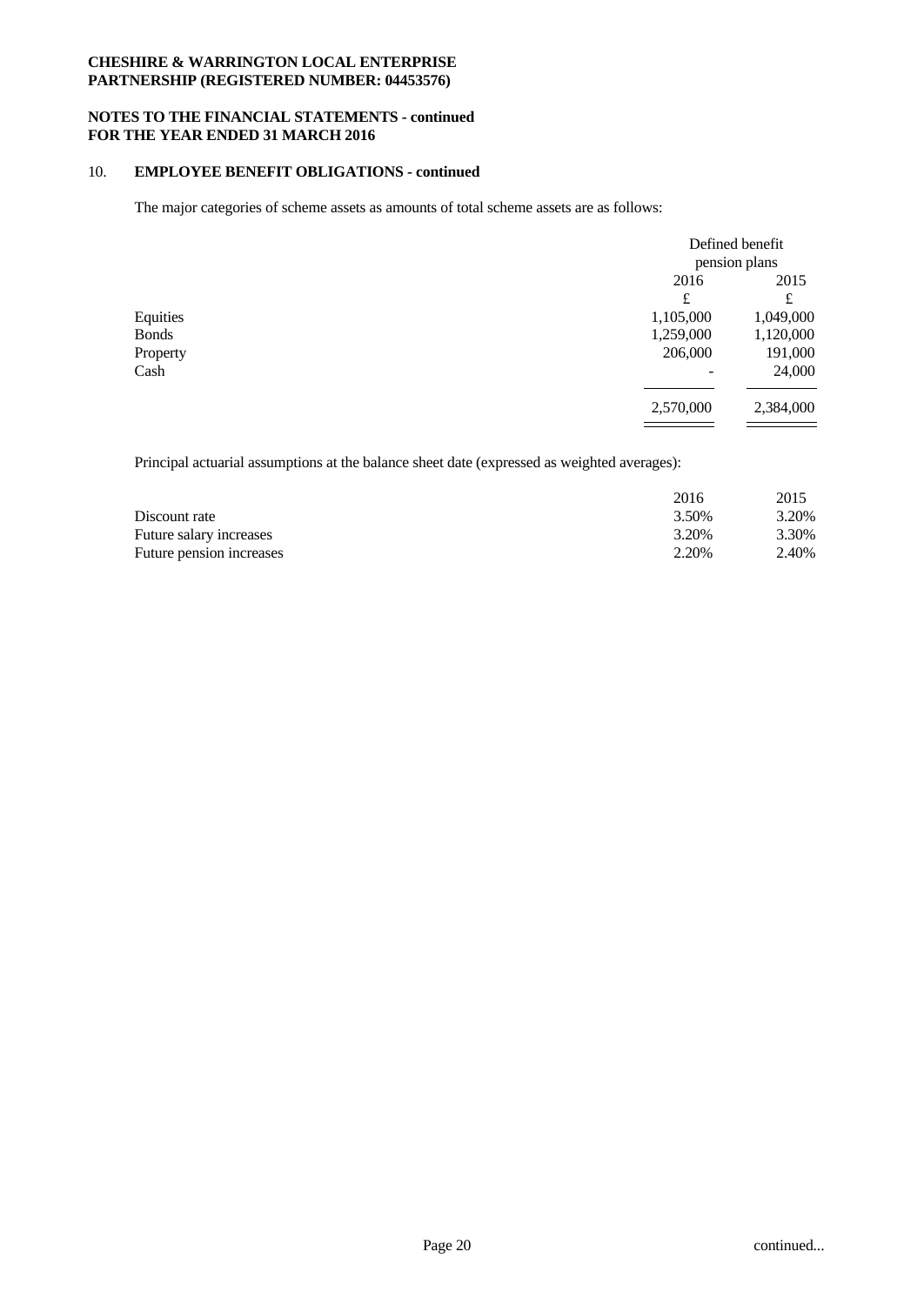### **NOTES TO THE FINANCIAL STATEMENTS - continued FOR THE YEAR ENDED 31 MARCH 2016**

#### 11. **RELATED PARTY DISCLOSURES**

During the year the company entered into transactions in the normal course of business with the following member organisations, in which common directors have non financial interests, to deliver the economic development services in the Cheshire and Warrington sub region.

### **Contributions received towards operating costs:**

| Warrington Borough Council               | £84,000 |  |
|------------------------------------------|---------|--|
| Cheshire East Council                    | £37,000 |  |
| <b>Cheshire West and Chester Council</b> | £24,000 |  |

Government Core Funding and Growing Places Fund operating costs totalling £1,123,800 (2015 - £758,816) was also received through Cheshire East Council in its role as the accountable body.

#### **Amounts paid for projects in year:**

| Warrington Borough Council               | £83.100 |  |
|------------------------------------------|---------|--|
| <b>Cheshire East Council</b>             | £5.732  |  |
| <b>Cheshire West and Chester Council</b> | £2,844  |  |

In addition to the above, Cheshire West and Chester Council waived the annual rent charge to the company which would have amounted to £27,000.

The amounts outstanding from/(to) member organisations by the company are summarised as follows:

| Warrington Borough Council      | Nil      | $(2015 - \pounds33, 298)$ |
|---------------------------------|----------|---------------------------|
| <b>Cheshire East Council</b>    | £193.700 | $(2015 - \pounds17,446)$  |
| Cheshire West & Chester Council | Nil      | $(2015 - \pounds(8.304))$ |

During the year the company entered into transactions in the normalcourse of business with Marketing Cheshire, a not for profit organisation run alongside the LEP. Transactions during the year were as follows:

| Balance outstanding at the year end | £ $(15,728)$ |
|-------------------------------------|--------------|
| Income                              | £3.916       |
| Expenditure                         | £87.286      |

### 12. **LIMITED LIABILITY**

Liability is limited by guarantee to £1 per member. The number of members at the period end was three.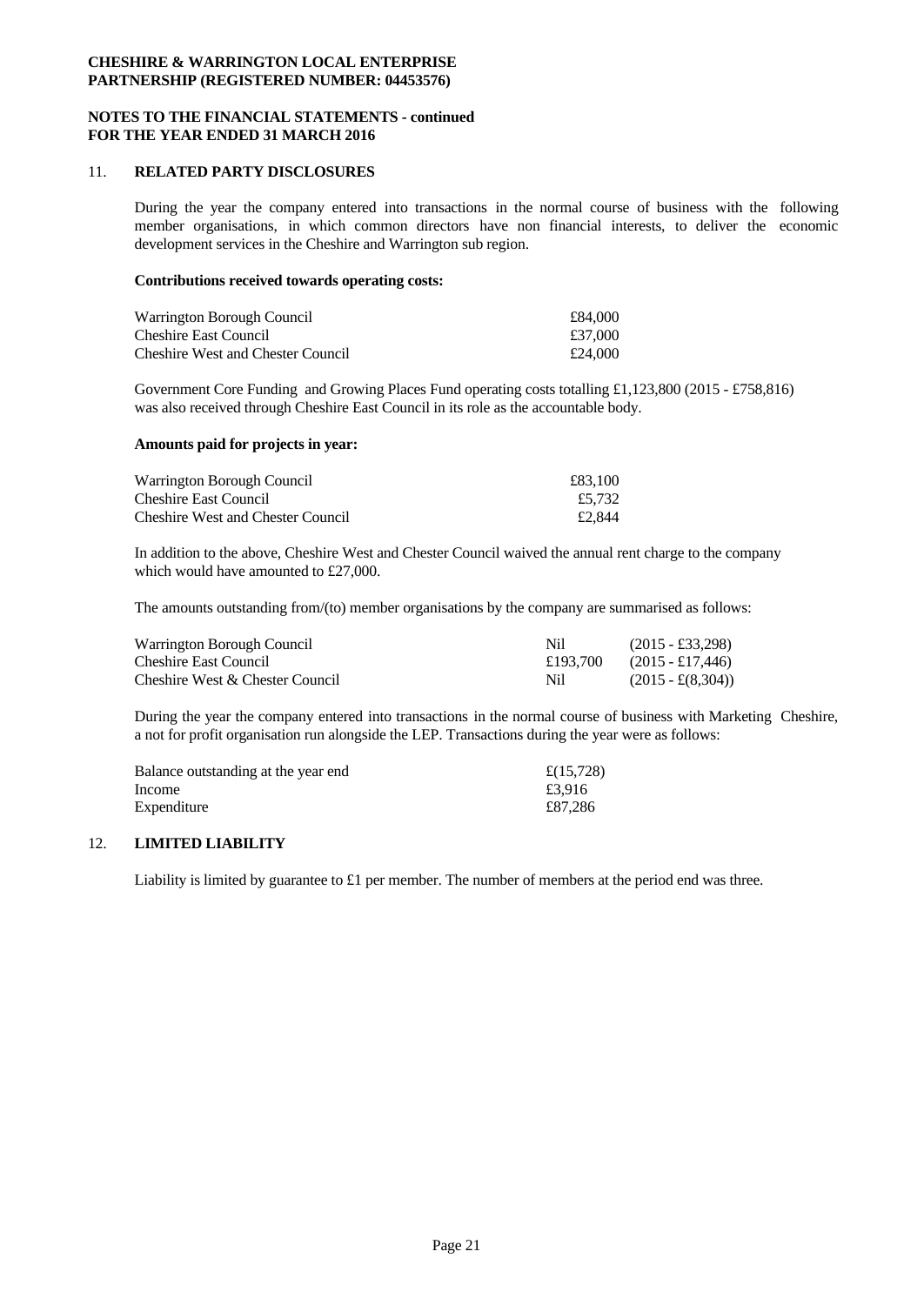# **RECONCILIATION OF EQUITY 1 APRIL 2014 (DATE OF TRANSITION TO FRS 102)**

|                                         | <b>UK</b><br><b>GAAP</b> | <b>Effect of</b><br>transition<br>to FRS 102 | <b>FRS 102</b> |
|-----------------------------------------|--------------------------|----------------------------------------------|----------------|
| <b>Notes</b>                            | £                        | $\pmb{\mathfrak{L}}$                         | £              |
| <b>FIXED ASSETS</b>                     |                          |                                              |                |
| Tangible assets                         | 12,488                   |                                              | 12,488         |
| <b>CURRENT ASSETS</b>                   |                          |                                              |                |
| Debtors                                 | 304,165                  |                                              | 304,165        |
| Prepayments and accrued income          | 5,852                    |                                              | 5,852          |
| Cash at bank                            | 252,333                  |                                              | 252,333        |
|                                         | 562,350                  | $\overline{a}$                               | 562,350        |
| <b>CREDITORS</b>                        |                          |                                              |                |
| Amounts falling due within one year     | (138,592)                |                                              | (138, 592)     |
| NET CURRENT ASSETS                      | 423,758                  |                                              | 423,758        |
| TOTAL ASSETS LESS CURRENT               |                          |                                              |                |
| <b>LIABILITIES</b>                      | 436,246                  | $\qquad \qquad \blacksquare$                 | 436,246        |
| <b>CREDITORS</b>                        |                          |                                              |                |
| Amounts falling due after more than one |                          |                                              |                |
| year                                    | (1,299)                  |                                              | (1,299)        |
| <b>ACCRUALS AND DEFERRED INCOME</b>     | (4,177)                  |                                              | (4,177)        |
| PENSION LIABILITY                       | (140,000)                |                                              | (140,000)      |
| <b>NET ASSETS</b>                       | 290,770                  |                                              | 290,770        |
|                                         |                          |                                              |                |
| <b>RESERVES</b>                         |                          |                                              |                |
| Income and expenditure account          | 290,770                  |                                              | 290,770        |
|                                         | 290,770                  | $\overline{\phantom{a}}$                     | 290,770        |
|                                         |                          |                                              |                |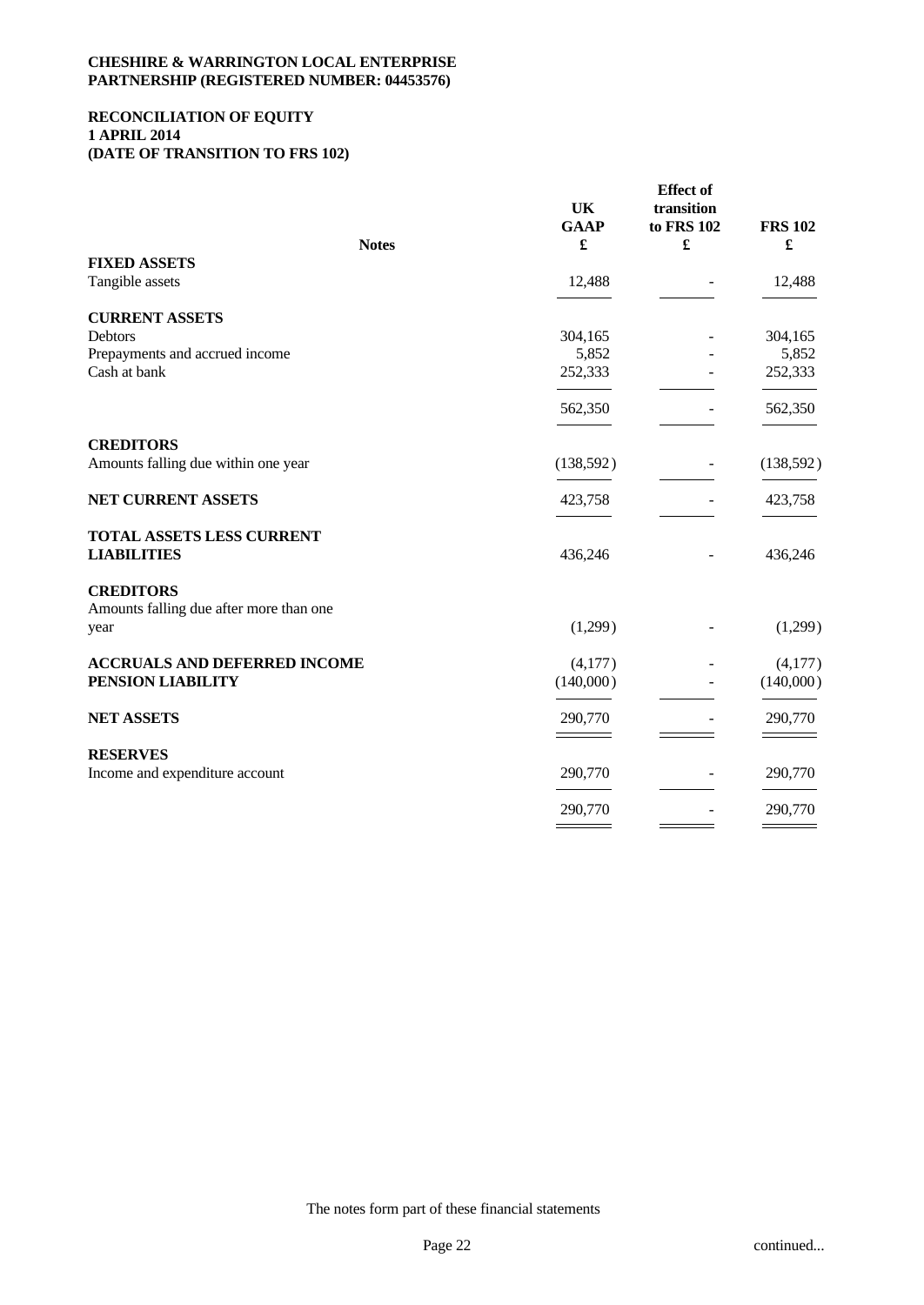# **RECONCILIATION OF EQUITY - continued 31 MARCH 2015**

|                                                 | UK<br><b>GAAP</b>                          | <b>Effect</b> of<br>transition<br>to FRS 102 | <b>FRS 102</b> |
|-------------------------------------------------|--------------------------------------------|----------------------------------------------|----------------|
| <b>Notes</b>                                    | £                                          | £                                            | £              |
| <b>FIXED ASSETS</b><br>Tangible assets          | 11,983                                     | $\overline{\phantom{a}}$                     | 11,983         |
| <b>CURRENT ASSETS</b>                           |                                            |                                              |                |
| Debtors                                         | 54,995                                     |                                              | 54,995         |
| Cash at bank                                    | 629,010                                    |                                              | 629,010        |
|                                                 | 684,005                                    | $\overline{a}$                               | 684,005        |
| <b>CREDITORS</b>                                |                                            |                                              |                |
| Amounts falling due within one year             | (55,005)                                   |                                              | (55,005)       |
| NET CURRENT ASSETS                              | 629,000                                    | $\overline{a}$                               | 629,000        |
| TOTAL ASSETS LESS CURRENT<br><b>LIABILITIES</b> | 640,983                                    | $\overline{\phantom{a}}$                     | 640,983        |
| <b>CREDITORS</b>                                |                                            |                                              |                |
| Amounts falling due after more than one         |                                            |                                              |                |
| year                                            | (1,238)                                    |                                              | (1,238)        |
| PENSION LIABILITY                               | (151,000)                                  | $\overline{\phantom{0}}$                     | (151,000)      |
| <b>NET ASSETS</b>                               | 488,745                                    |                                              | 488,745        |
| <b>RESERVES</b>                                 |                                            |                                              |                |
| Income and expenditure account                  | 488,745                                    |                                              | 488,745        |
|                                                 | 488,745                                    | $\overline{a}$                               | 488,745        |
|                                                 | <b>Contract Contract Contract Contract</b> |                                              |                |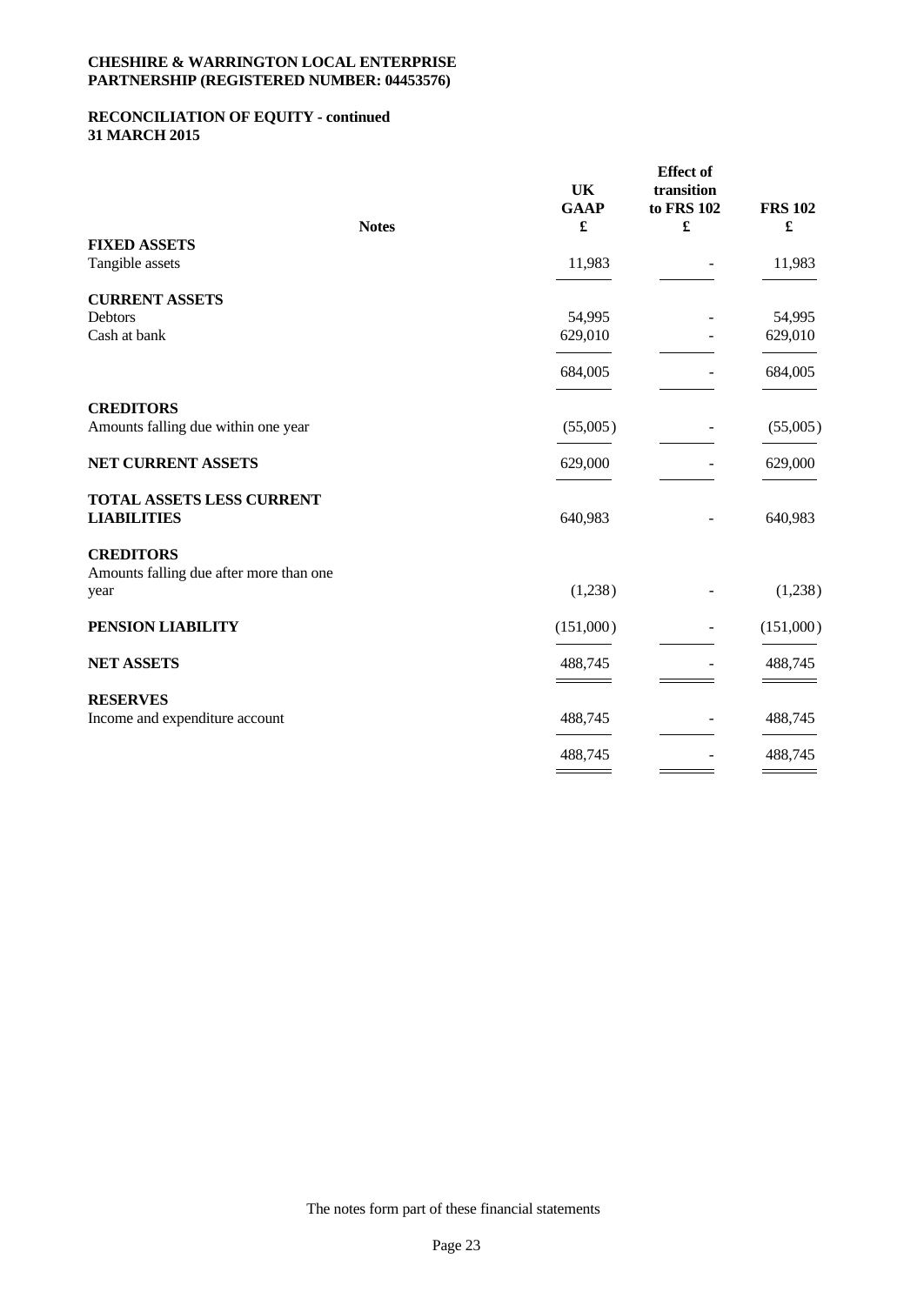# **RECONCILIATION OF SURPLUS FOR THE YEAR ENDED 31 MARCH 2015**

|                                       | UK.<br><b>GAAP</b><br>£ | <b>Effect of</b><br>transition<br>to FRS 102<br>£ | <b>FRS 102</b><br>£ |
|---------------------------------------|-------------------------|---------------------------------------------------|---------------------|
| <b>TURNOVER</b>                       | 950,819                 |                                                   | 950,819             |
| Administrative expenses               | (703, 844)              | $\overline{\phantom{a}}$                          | (703, 844)          |
| <b>OPERATING SURPLUS</b>              | 246,975                 |                                                   | 246,975             |
| Other finance income                  | 27,000                  |                                                   | 27,000              |
| <b>SURPLUS ON ORDINARY ACTIVITIES</b> |                         |                                                   |                     |
| <b>BEFORE TAXATION</b>                | 273,975                 |                                                   | 273,975             |
| Tax on surplus on ordinary activities |                         |                                                   |                     |
| <b>SURPLUS FOR THE FINANCIAL YEAR</b> | 273,975                 |                                                   | 273,975             |
|                                       |                         |                                                   |                     |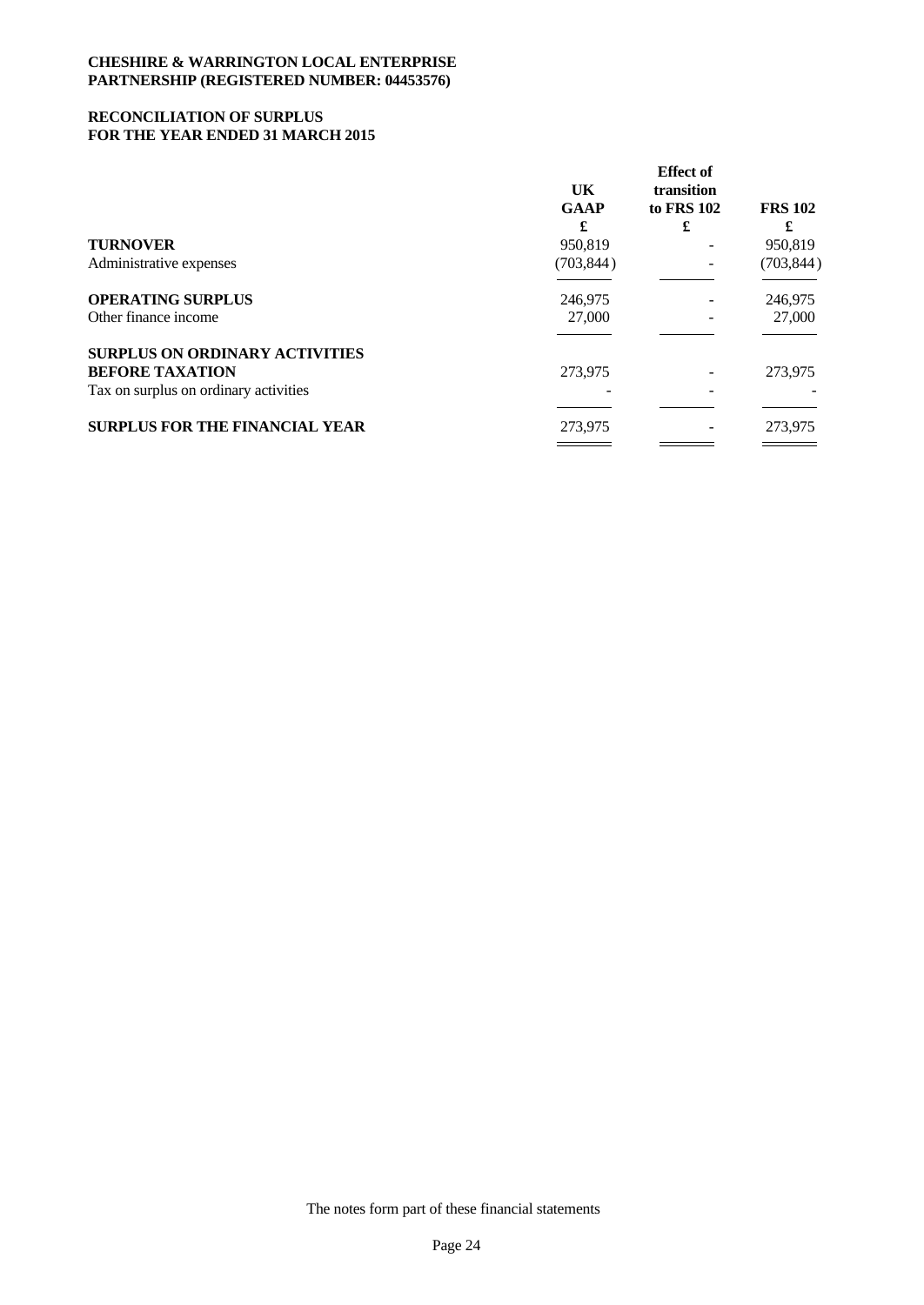# **DETAILED INCOME AND EXPENDITURE ACCOUNT FOR THE YEAR ENDED 31 MARCH 2016**

|                                            | 2016      |            | 2015      |           |
|--------------------------------------------|-----------|------------|-----------|-----------|
|                                            | $\pounds$ | £          | $\pounds$ | $\pounds$ |
| <b>Turnover</b>                            |           |            |           |           |
| LA subscriptions                           | 145,001   |            | 72,000    |           |
| WBC contribution                           |           |            | 120,000   |           |
| <b>LEP Core Funding</b>                    | 500,000   |            | 503,002   |           |
| Growing Places Fund - professional fees    | 40,004    |            | 255,817   |           |
| Growing Places Fund - interest fund 1%     | 200,000   |            |           |           |
| Growth Hub - recharge of professional fees | 50,000    |            |           |           |
| Growth Hub - Blue Orchid fees              | 300,000   |            |           |           |
| Capacity fund                              | 51,200    |            |           |           |
| DCLG (Team NW)                             | 5,500     |            |           |           |
| Sundry income                              | 3,916     |            |           |           |
| <b>Employment Land Study</b>               | (3,257)   |            |           |           |
|                                            |           | 1,292,364  |           | 950,819   |
|                                            |           |            |           |           |
| <b>Expenditure</b>                         |           |            |           |           |
| Insurance                                  | 4,365     |            | 4,619     |           |
| Directors' salaries                        | 20,500    |            | 20,000    |           |
| Directors' social security                 | 1,710     |            | 1,662     |           |
| Wages                                      | 395,122   |            | 361,142   |           |
| Social security                            | 31,561    |            | 34,787    |           |
| Pensions                                   | 193,030   |            | 38,456    |           |
| Recruitment costs                          | 25,000    |            |           |           |
| Telephone                                  | 2,952     |            | 4,039     |           |
| Post, stationery and consumables           | 6,976     |            | 5,992     |           |
| Travel and subsistence                     | 24,900    |            | 19,910    |           |
| IT support                                 | 15,341    |            | 14,601    |           |
| Subscriptions                              | 12,954    |            |           |           |
| Training and development                   | 4,592     |            |           |           |
| <b>Bank</b> charges                        | 389       |            | 329       |           |
| Internal meetings                          | 1,649     |            |           |           |
| Legal & professional                       | 4,989     |            | 1,313     |           |
| Strategy development work                  | 226,548   |            | 43,325    |           |
| Executive support                          |           |            | 19,591    |           |
| Communications, PR and website             | 110,842   |            | 70,762    |           |
| Growing Places Fund professional fees      | 40,004    |            | 55,816    |           |
| Operational management                     | 157,956   |            |           |           |
| Programme development                      | 110,674   |            |           |           |
| Growth Hub expenses                        | 50,000    |            |           |           |
| Growth Hub - Blue Orchid                   | 300,000   |            |           |           |
| <b>Enterprise Zone</b>                     | 65,819    |            |           |           |
|                                            |           |            |           |           |
| Auditors' remuneration                     | 3,289     |            | 2,935     |           |
| Accountancy                                | 17,897    | 1,829,059  | 4,565     | 703,844   |
|                                            |           |            |           |           |
| Carried forward                            |           | (536, 695) |           | 246,975   |